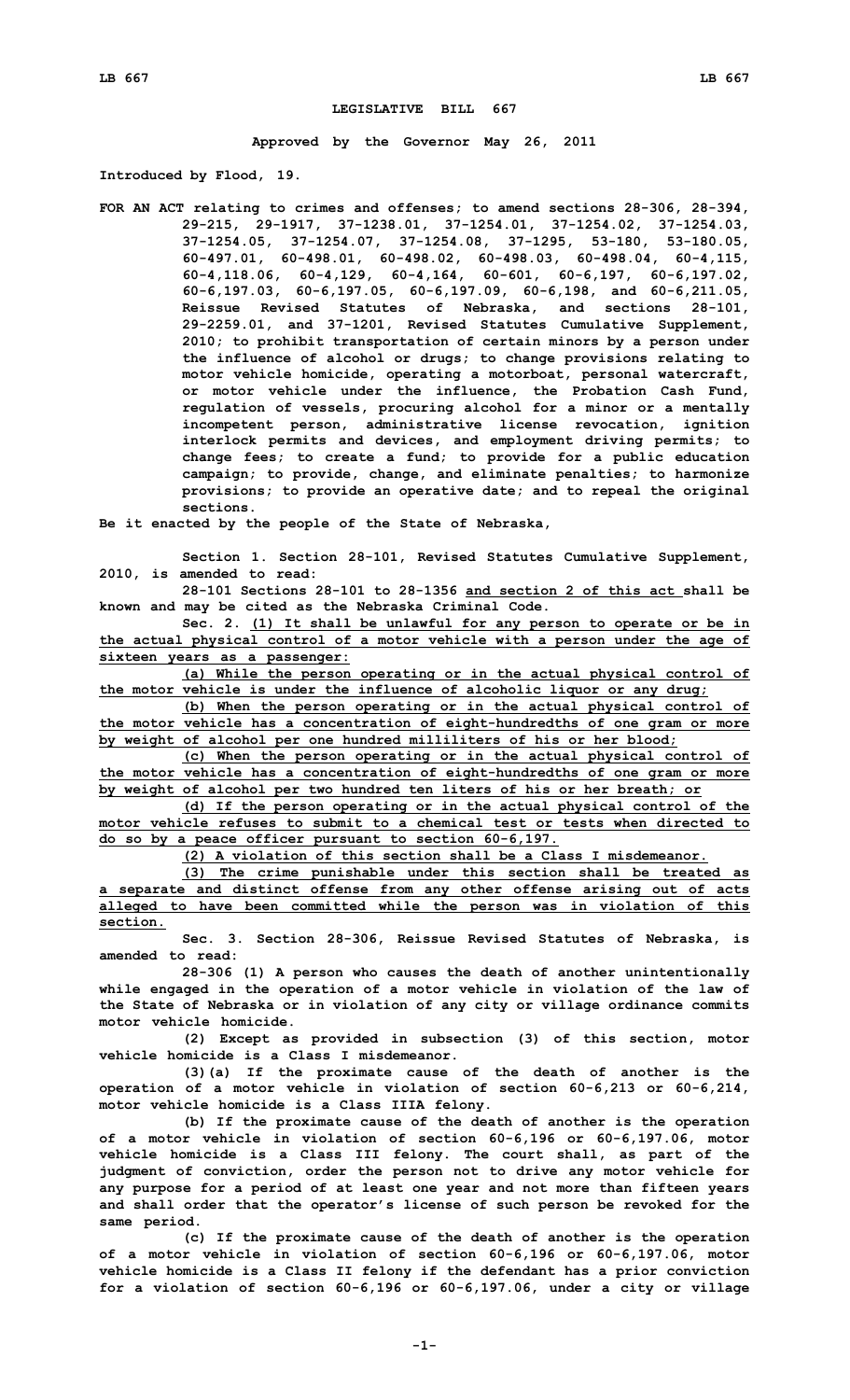**ordinance enacted in conformance with section 60-6,196, or under <sup>a</sup> law of another state if, at the time of the conviction under the law of such other state, the offense for which the defendant was convicted would have been <sup>a</sup> violation of section 60-6,196. The court shall, as part of the judgment of conviction, order the person not to drive any motor vehicle for any purpose for <sup>a</sup> period of fifteen years and shall order that the operator's license of such person be revoked for the same period.**

**(d) An order of the court described in subdivision (b) or (c) of this subsection shall be administered upon sentencing, upon final judgment of any appeal or review, or upon the date that any probation is revoked.**

|          |  | (4) The crime punishable under this section shall be treated as            |  |  |  |  |  |
|----------|--|----------------------------------------------------------------------------|--|--|--|--|--|
|          |  | a separate and distinct offense from any other offense arising out of acts |  |  |  |  |  |
|          |  | alleged to have been committed while the person was in violation of this   |  |  |  |  |  |
| section. |  |                                                                            |  |  |  |  |  |

**Sec. 4. Section 28-394, Reissue Revised Statutes of Nebraska, is amended to read:**

**28-394 (1) <sup>A</sup> person who causes the death of an unborn child unintentionally while engaged in the operation of <sup>a</sup> motor vehicle in violation of the law of the State of Nebraska or in violation of any city or village ordinance commits motor vehicle homicide of an unborn child.**

**(2) Except as provided in subsection (3) of this section, motor vehicle homicide of an unborn child is a Class I misdemeanor.**

**(3)(a) If the proximate cause of the death of an unborn child is the operation of <sup>a</sup> motor vehicle in violation of section 60-6,213 or 60-6,214, motor vehicle homicide of an unborn child is <sup>a</sup> Class IV felony.**

**(b) Except as provided in subdivision (3)(c) of this section, if the proximate cause of the death of an unborn child is the operation of <sup>a</sup> motor vehicle in violation of section 60-6,196 or 60-6,197.06, motor vehicle homicide of an unborn child is <sup>a</sup> Class IV felony and the court shall, as part of the judgment of conviction, order the person not to drive any motor vehicle for any purpose for <sup>a</sup> period of at least sixty days and not more than fifteen years after the date ordered by the court and shall order that the operator's license of such person be revoked for the same period. The revocation shall not run concurrently with any jail term imposed.**

**(c) If the proximate cause of the death of an unborn child is the operation of <sup>a</sup> motor vehicle in violation of section 60-6,196 or 60-6,197.06 and the defendant has <sup>a</sup> prior conviction for <sup>a</sup> violation of section 60-6,196 or <sup>a</sup> city or village ordinance enacted in conformance with section 60-6,196, motor vehicle homicide of an unborn child is <sup>a</sup> Class III felony and the court shall, as part of the judgment of conviction, order the person not to drive any motor vehicle for any purpose for <sup>a</sup> period of at least sixty days and not more than fifteen years after the date ordered by the court and shall order that the operator's license of such person be revoked for the same period. The revocation shall not run concurrently with any jail term imposed.**

**(4) The crime punishable under this section shall be treated as <sup>a</sup> separate and distinct offense from any other offense arising out of acts alleged to have been committed while the person was in violation of this section.**

**Sec. 5. Section 29-215, Reissue Revised Statutes of Nebraska, is amended to read:**

**29-215 (1) <sup>A</sup> law enforcement officer has the power and authority to enforce the laws of this state and of the political subdivision which employs the law enforcement officer or otherwise perform the functions of that office anywhere within his or her primary jurisdiction.**

**(2) Any law enforcement officer who is within this state, but beyond his or her primary jurisdiction, has the power and authority to enforce the laws of this state or any legal ordinance of any city or incorporated village or otherwise perform the functions of his or her office, including the authority to arrest and detain suspects, as if enforcing the laws or performing the functions within his or her primary jurisdiction in the following cases:**

**(a) Any such law enforcement officer, if in <sup>a</sup> fresh attempt to apprehend <sup>a</sup> person suspected of committing <sup>a</sup> felony, may follow such person into any other jurisdiction in this state and there arrest and detain such person and return such person to the law enforcement officer's primary jurisdiction;**

**(b) Any such law enforcement officer, if in <sup>a</sup> fresh attempt to apprehend <sup>a</sup> person suspected of committing <sup>a</sup> misdemeanor or <sup>a</sup> traffic infraction, may follow such person anywhere in an area within twenty-five miles of the boundaries of the law enforcement officer's primary jurisdiction and there arrest and detain such person and return such person to the law enforcement officer's primary jurisdiction;**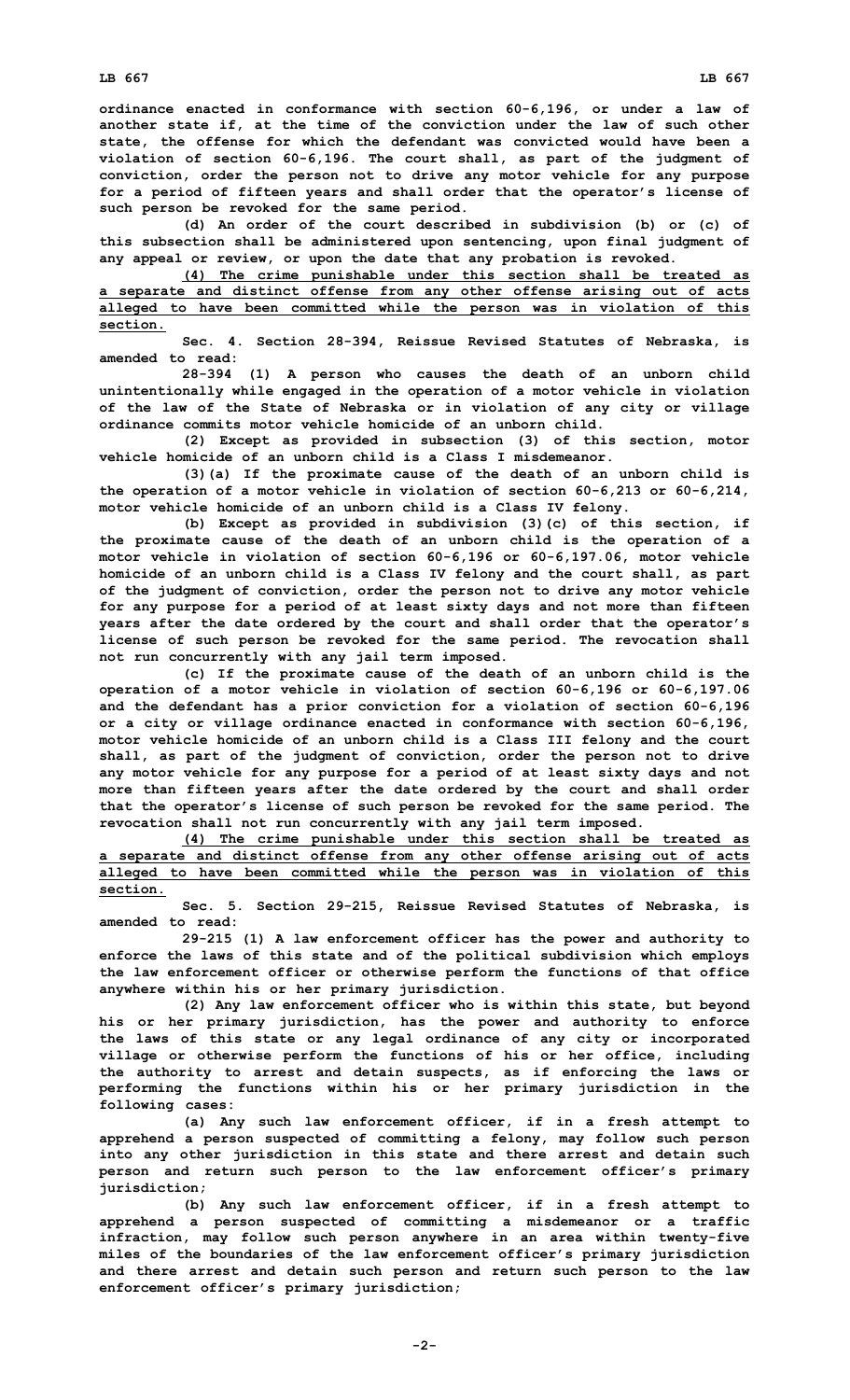**(c) Any such law enforcement officer shall have such enforcement and arrest and detention authority when responding to <sup>a</sup> call in which <sup>a</sup> local, state, or federal law enforcement officer is in need of assistance. A law enforcement officer in need of assistance shall mean (i) <sup>a</sup> law enforcement officer whose life is in danger or (ii) <sup>a</sup> law enforcement officer who needs assistance in making an arrest and the suspect (A) will not be apprehended unless immediately arrested, (B) may cause injury to himself or herself or others or damage to property unless immediately arrested, or (C) may destroy or conceal evidence of the commission of <sup>a</sup> crime; and**

**(d) Any municipality or county may, under the provisions of the Interlocal Cooperation Act or the Joint Public Agency Act, enter into <sup>a</sup> contract with any other municipality or county for law enforcement services or joint law enforcement services. Under such an agreement, law enforcement personnel may have such enforcement authority within the jurisdiction of each of the participating political subdivisions if provided for in the agreement. Unless otherwise provided in the agreement, each participating political subdivision shall provide liability insurance coverage for its own law enforcement personnel as provided in section 13-1802.**

**(3) When probable cause exists to believe that <sup>a</sup> person is operating or in the actual physical control of any motor vehicle, motorboat, personal watercraft, or aircraft while under the influence of alcoholic liquor or of any drug or otherwise in violation of section 28-1465, 28-1466, 28-1472, 37-1254.01, 37-1254.02, 60-4,163, 60-4,164, 60-6,196, 60-6,197, 60-6,211.01, or 60-6,211.02, the law enforcement officer has the power and authority to do any of the following or any combination thereof:**

**(a) Transport such person to <sup>a</sup> facility outside of the law enforcement officer's primary jurisdiction for appropriate chemical testing of the person;**

**(b) Administer outside of the law enforcement officer's primary jurisdiction any post-arrest test advisement to the person; or**

**(c) With respect to such person, perform other procedures or functions outside of the law enforcement officer's primary jurisdiction which are directly and solely related to enforcing the laws that concern <sup>a</sup> person operating or being in the actual physical control of any motor vehicle, motorboat, personal watercraft, or aircraft while under the influence of alcoholic liquor or of any other drug or otherwise in violation of section 28-1465, 28-1466, 28-1472, 37-1254.01, 37-1254.02, 60-4,163, 60-4,164, 60-6,196, 60-6,197, 60-6,211.01, or 60-6,211.02.**

**(4) For purposes of this section:**

**(a) Law enforcement officer has the same meaning as peace officer as defined in section 49-801 and also includes conservation officers of the Game and Parks Commission; and**

**(b) Primary jurisdiction means the geographic area within the territorial limits of the state or political subdivision which employs the law enforcement officer.**

**Sec. 6. Section 29-1917, Reissue Revised Statutes of Nebraska, is amended to read:**

**29-1917 (1) Except as provided in section 29-1926, at any time after the filing of an indictment or information in <sup>a</sup> felony or Class W misdemeanor prosecution, the prosecuting attorney or the defendant may request the court to allow the taking of <sup>a</sup> deposition of any person other than the defendant who may be <sup>a</sup> witness in the trial of the offense. The court may order the taking of the deposition when it finds the testimony of the witness:**

**(a) May be material or relevant to the issue to be determined at the trial of the offense; or**

**(b) May be of assistance to the parties in the preparation of their respective cases.**

**(2) An order granting the taking of <sup>a</sup> deposition shall include the time and place for taking such deposition and such other conditions as the court determines to be just.**

**(3) The proceedings in taking the deposition of <sup>a</sup> witness pursuant to this section and returning it to the court shall be governed in all respects as the taking of depositions in civil cases.**

**(4) <sup>A</sup> deposition taken pursuant to this section may be used at the trial by any party solely for the purpose of contradicting or impeaching the testimony of the deponent as <sup>a</sup> witness.**

**Sec. 7. Section 29-2259.01, Revised Statutes Cumulative Supplement, 2010, is amended to read:**

**29-2259.01 (1) There is hereby created the Probation Cash Fund. All money collected pursuant to subdivisions (2)(m) and (2)(o) of section 29-2262 and subdivisions (4)(a) and (4)(b) of section 60-4,115 shall be remitted to the State Treasurer for credit to the fund.**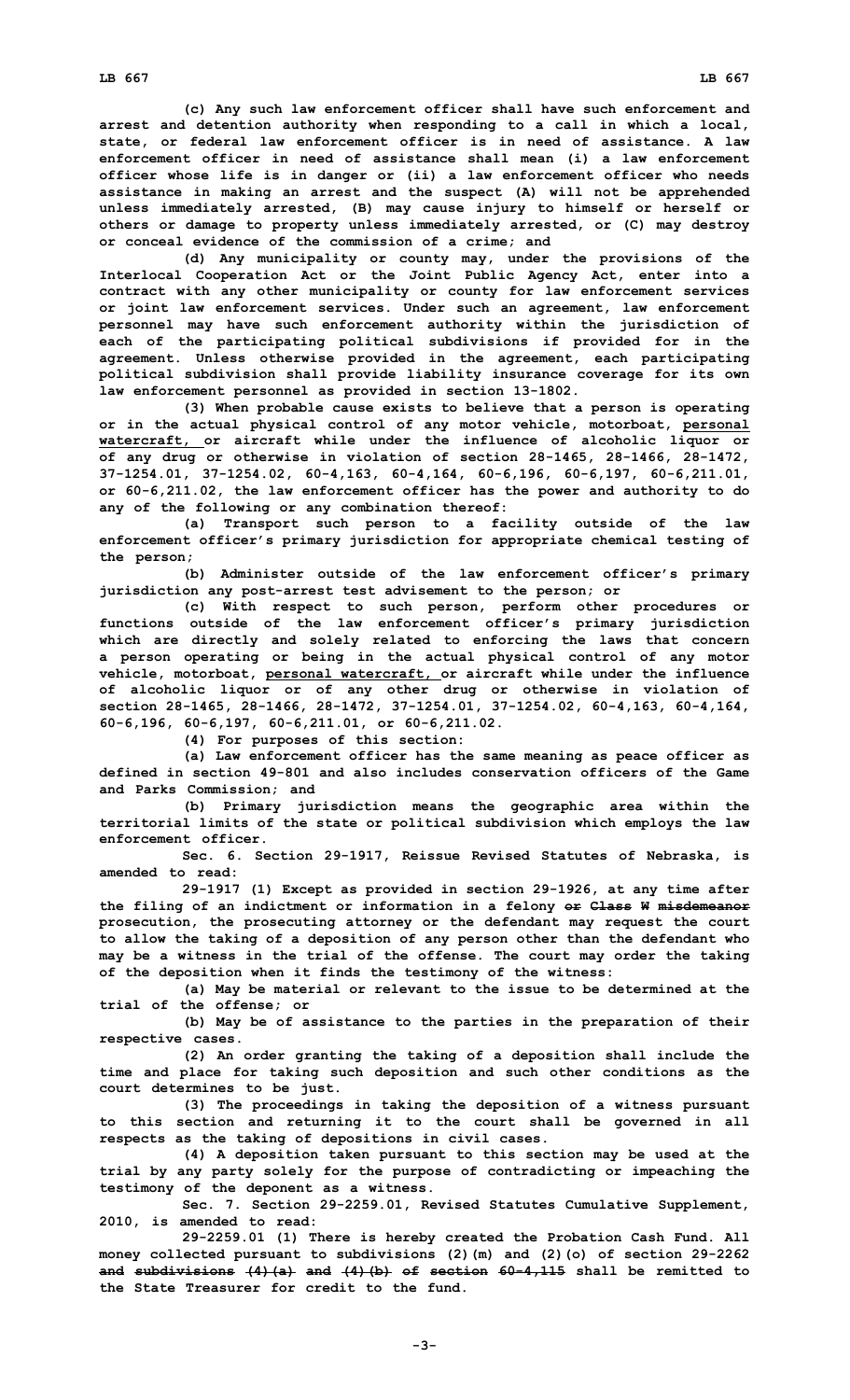**(2) Expenditures from the money in the fund collected pursuant to subdivisions (2)(m) and (2)(o) of section 29-2262 shall include, but not be limited to, supplementing any state funds necessary to support the costs of the services for which the money was collected.**

**(3)(a) The Office of Probation Administration shall use no more than five percent of the money in the fund collected in each fiscal year pursuant to subdivisions (4)(a) and (4)(b) of section 60-4,115 for administrative costs of the office.**

**(b) Expenditures from the money in the fund collected pursuant to subdivisions (4)(a) and (4)(b) of section 60-4,115 shall also be used to provide for the cost of installing, removing, and maintaining an ignition interlock device in accordance with subsection (9) of section 60-6,211.05. The office shall not be required to pay costs authorized under this subdivision that exceed the amount of funds available for this purpose.**

**(4) (3) Any money in the fund available for investment shall be invested by the state investment officer pursuant to the Nebraska Capital Expansion Act and the Nebraska State Funds Investment Act.**

**(5) The State Treasurer shall transfer any money in the Ignition Interlock Device Fund on May 14, 2009, to the Probation Cash Fund.**

**(4) The State Treasurer shall transfer any remaining money in the fund collected pursuant to subdivisions (4)(a) and (4)(b) of section 60-4,115 on the operative date of this act to the Department of Motor Vehicles Ignition Interlock Fund.**

**Sec. 8. Section 37-1201, Revised Statutes Cumulative Supplement, 2010, is amended to read:**

**37-1201 Sections 37-1201 to 37-12,110 and sections 16, 17, 18, and 19 of this act shall be known and may be cited as the State Boat Act. It is the policy of this state to promote safety for persons and property in and connected with the use, operation, and equipment of vessels and to promote uniformity of laws relating thereto.**

**Sec. 9. Section 37-1238.01, Reissue Revised Statutes of Nebraska, is amended to read:**

**37-1238.01 No person other than <sup>a</sup> rescue squad member actually en route to, at, or returning from any emergency requiring the services of such member or any law enforcement peace officer in the performance of his or her official duties shall operate <sup>a</sup> vessel equipped with <sup>a</sup> rotating or flashing red or blue light or lights upon the waters of this state.**

**Sec. 10. Section 37-1254.01, Reissue Revised Statutes of Nebraska, is amended to read:**

**37-1254.01 (1) No person shall be in the actual physical control of any motorboat or personal watercraft under propulsion upon the waters of this state:**

**(a) While under the influence of alcohol alcoholic liquor or of any controlled substance as defined in section 28-401; drug;**

**(b) When such person has <sup>a</sup> concentration of eight-hundredths of one gram or more by weight of alcohol per one hundred milliliters of his or her blood; or**

**(c) When such person has <sup>a</sup> concentration of eight-hundredths of one gram or more by weight of alcohol per two hundred ten liters of his or her breath.**

**(2) Any person who is in the actual physical control of any motorboat under propulsion upon the waters of this state while in <sup>a</sup> condition described in subsection (1) of this section shall be guilty of <sup>a</sup> Class II misdemeanor. Upon conviction the court shall, as part of the judgment of conviction, order such person not to be in the physical control of <sup>a</sup> motorboat under propulsion upon the waters of this state for any purpose for <sup>a</sup> period of six months from the date of such conviction, except that if the court places such person on probation or suspends the sentence for any reason, the court shall, as one of the conditions of probation or sentence suspension, order such person not to be in the physical control of any motorboat under propulsion upon the waters of this state for any purpose for <sup>a</sup> period of sixty days from the date of the order.**

**(3) (2) Any city or village may enact ordinances in conformance with this section and section 37-1254.02. Upon conviction of any person of <sup>a</sup> violation of such <sup>a</sup> city or village ordinance, the provisions of sections 18 and 19 of this act shall be applicable the same as though it were <sup>a</sup> violation of this section or section 37-1254.02.**

**(3) Any person who is in the actual physical control of any motorboat or personal watercraft under propulsion upon the waters of this state while in <sup>a</sup> condition described in subsection (1) of this section shall be guilty of <sup>a</sup> crime and upon conviction punished as provided in section 19 of this act.**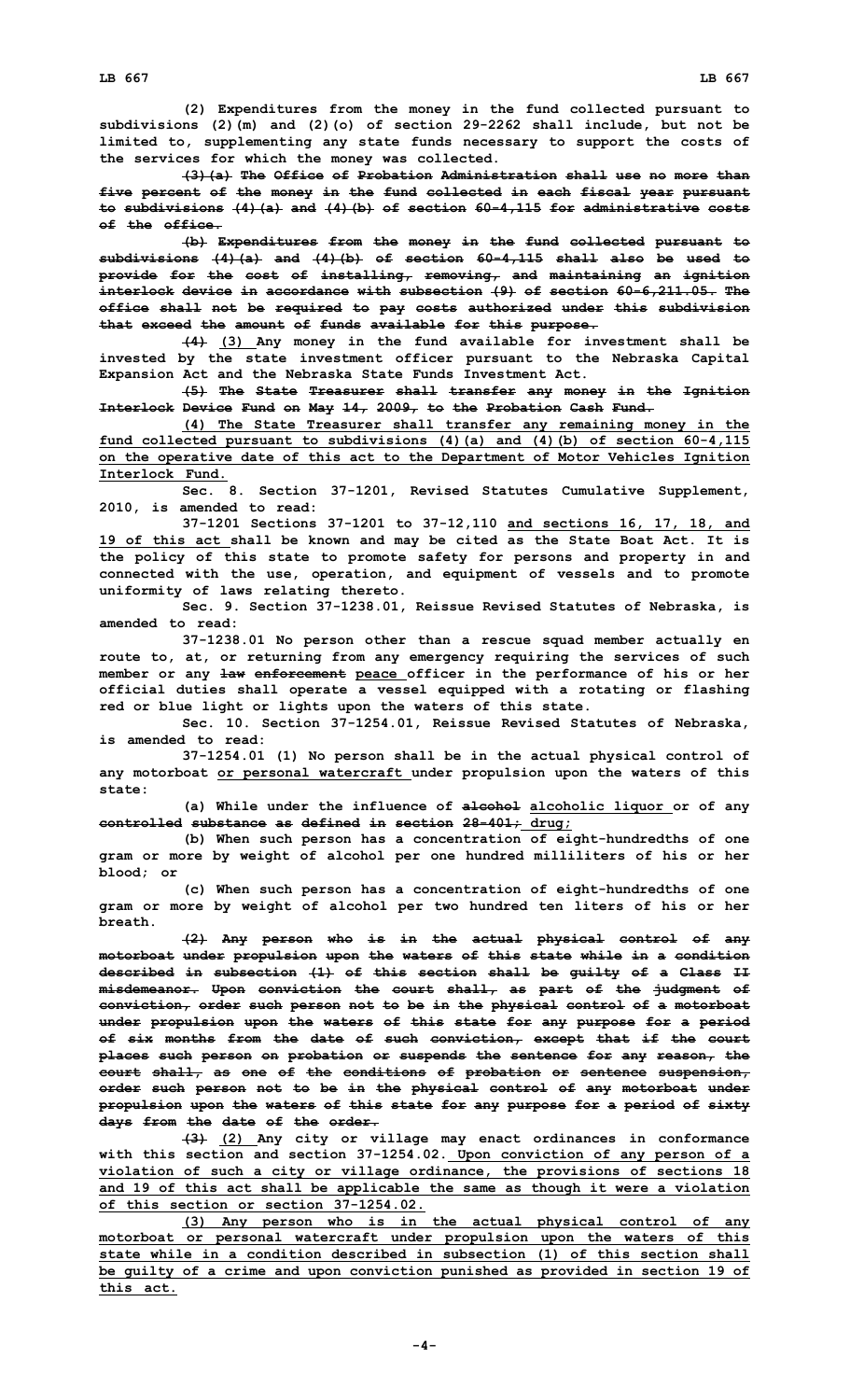**Sec. 11. Section 37-1254.02, Reissue Revised Statutes of Nebraska, is amended to read:**

**37-1254.02 (1) Any person who has in his or her actual physical control <sup>a</sup> motorboat or personal watercraft under propulsion upon the waters of this state shall be deemed to have given his or her consent to submit to <sup>a</sup> chemical test or tests of his or her blood, or breath, or urine for the purpose of determining the amount of alcohol content concentration of alcohol or the presence of drugs in such blood, or breath, or urine.**

**(2) Any law enforcement peace officer who has been duly authorized to make arrests for violations of laws of this state or ordinances of any city or village may require any person arrested for any offense arising out of acts alleged to have been committed while the person was in the actual physical control of <sup>a</sup> motorboat or personal watercraft under propulsion upon the waters of this state under the influence of alcohol or drugs to submit to <sup>a</sup> chemical test or tests of his or her blood, or breath, or urine for the purpose of determining the alcohol content of concentration of alcohol or the presence of drugs in such blood, or breath, or urine when the officer has reasonable grounds to believe that the person was in the actual physical control of <sup>a</sup> motorboat or personal watercraft under propulsion upon the waters of this state while under the influence of alcohol or drugs in violation of section 37-1254.01. It shall be unlawful for <sup>a</sup> person to refuse to provide <sup>a</sup> sample of his or her blood, breath, or urine after being directed by <sup>a</sup> peace officer to submit to a chemical test or tests of his or her blood or breath pursuant to this section.**

**(3) Any law enforcement officer who has been duly authorized to make arrests for violations of laws of this state or ordinances of any city or village may require any person who has in his or her actual physical control <sup>a</sup> motorboat under propulsion upon the waters of this state to submit to <sup>a</sup> preliminary test of his or her breath for alcohol content if the officer has reasonable grounds to believe that such person has alcohol in his or her body or has committed any violation of this section and section 37-1254.01. Any person who refuses to submit to such preliminary breath test or whose preliminary breath test results indicate an alcohol content of eight-hundredths of one gram or more by weight of alcohol per two hundred ten liters of his or her breath shall be placed under arrest. Any person who refuses to submit to such preliminary breath test shall be guilty of <sup>a</sup> Class III misdemeanor.**

**(4) (3) Any person arrested pursuant to as described in subsection (2) of this section may, upon the direction of <sup>a</sup> law enforcement peace officer, be required to submit to <sup>a</sup> chemical test or tests of his or her blood, or breath, or urine for <sup>a</sup> determination of the concentration of alcohol or the presence of drugs.alcohol content. Any person who refuses to submit to <sup>a</sup> chemical blood or breath test required pursuant to this section shall be guilty of <sup>a</sup> Class II misdemeanor, and the court shall, as part of the judgment of conviction, order such person not to be in the actual physical control of any motorboat under propulsion upon the waters of this state for any purpose for <sup>a</sup> period of six months from the date of such conviction. If the court places such person on probation or suspends the sentence for any reason, the court shall, as one of the conditions of probation or sentence suspension, order such person not to be in the actual physical control of any motorboat under propulsion upon the waters of this state for any purpose for <sup>a</sup> period of sixty days from the date of the order.**

**(4) Any person involved in <sup>a</sup> motorboat or personal watercraft accident in this state may be required to submit to <sup>a</sup> chemical test or tests of his or her blood, breath, or urine by any peace officer if the officer has reasonable grounds to believe that the person was in the actual physical control of <sup>a</sup> motorboat or personal watercraft under propulsion upon the waters of this state while under the influence of alcoholic liquor or drugs at the time of the accident.**

**(5) Any person who is required to submit to <sup>a</sup> preliminary breath test or to <sup>a</sup> chemical blood, or breath, or urine test or tests pursuant to this section shall be advised of the consequences of refusing to submit to such test. that if he or she refuses to submit to such test or tests, he or she could be charged with <sup>a</sup> separate crime. Failure to provide such advisement shall not affect the admissibility of the chemical test result in any legal proceedings. However, failure to provide such advisement shall negate the state's ability to bring any criminal charges against <sup>a</sup> refusing party pursuant to this section.**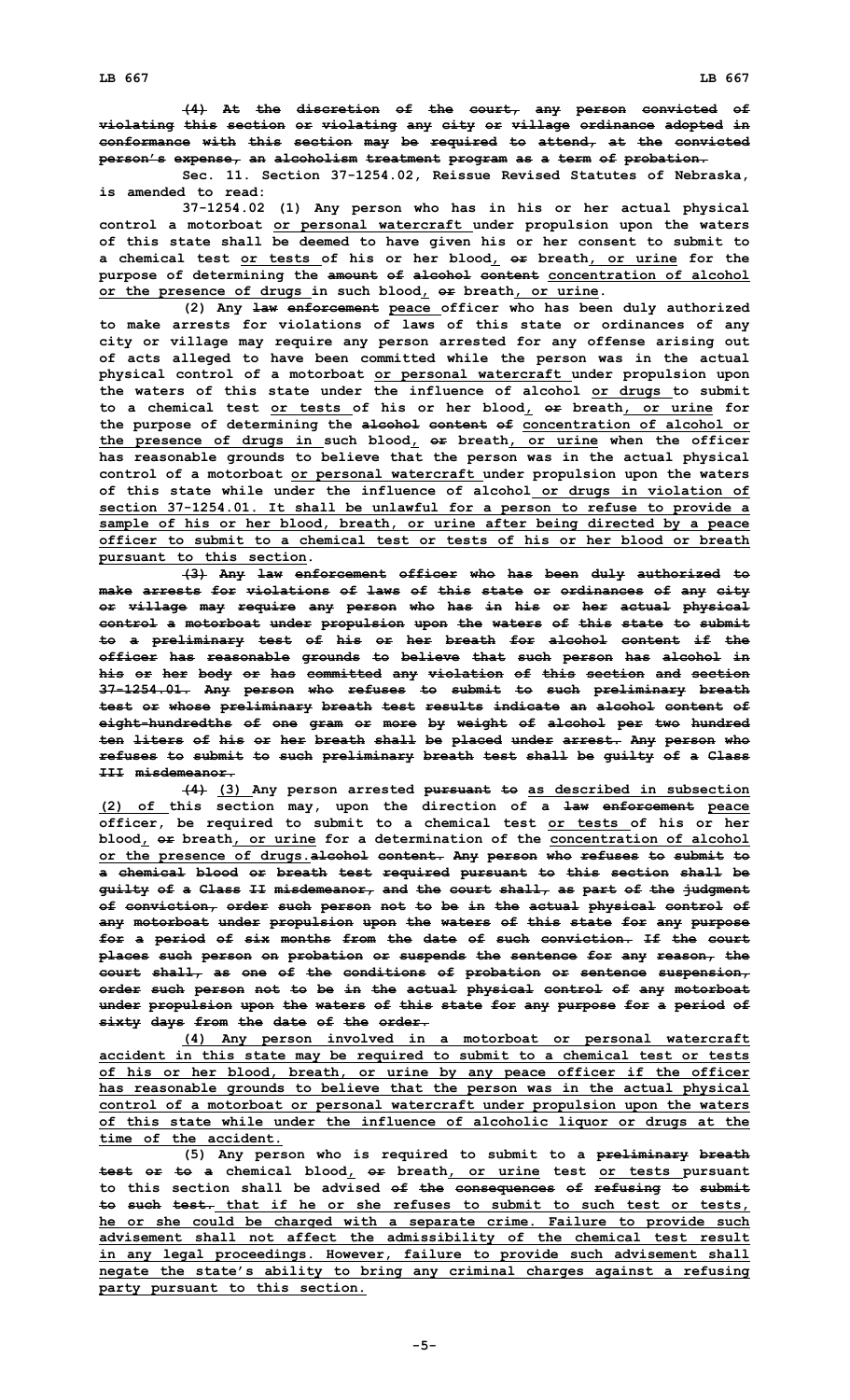**(6) Any person convicted of <sup>a</sup> violation of this section shall be punished as provided in section 19 of this act.**

**(7) Refusal to submit to <sup>a</sup> chemical blood, breath, or urine test or tests pursuant to this section shall be admissible evidence in any action for <sup>a</sup> violation of section 37-1254.01 or <sup>a</sup> city or village ordinance enacted in conformance with such section.**

**Sec. 12. Section 37-1254.03, Reissue Revised Statutes of Nebraska, is amended to read:**

**37-1254.03 The law enforcement peace officer who requires <sup>a</sup> chemical blood, or breath, or urine test or tests pursuant to section 37-1254.02 may direct whether the test or tests shall be of blood, or breath, or urine. When the officer directs that the test or tests shall be of <sup>a</sup> person's blood, the person tested shall be permitted to have <sup>a</sup> physician of his or her choice evaluate his or her condition and perform or have performed whatever laboratory tests such person tested deems appropriate in addition to and following the test or tests administered at the direction of the law enforcement peace officer. If the officer refuses to permit such additional test or tests to be taken, then the original test or tests shall not be competent as evidence. Upon request the results of the test or tests taken at the direction of the law enforcement peace officer shall be made available to the person being tested.**

**Sec. 13. Section 37-1254.05, Reissue Revised Statutes of Nebraska, is amended to read:**

**37-1254.05 (1) Except as provided in section 37-1254.03, any test or tests made pursuant to section 37-1254.02, if made in conformance with the requirements of this section, shall be competent evidence in any prosecution under <sup>a</sup> state law or city or village ordinance regarding the actual physical control of any motorboat or personal watercraft under propulsion upon the waters of this state while under the influence of alcohol or drugs or regarding the actual physical control of any motorboat or personal watercraft under propulsion upon the waters of this state when the concentration of alcohol in the blood or breath is in excess of allowable levels in violation of section 37-1254.01 or <sup>a</sup> city or village ordinance.**

**(2) To be considered valid, tests shall have been performed according to methods approved by the Department of Health and Human Services and by an individual possessing <sup>a</sup> valid permit issued by the department for such purpose. The department may approve satisfactory techniques or methods and ascertain the qualifications and competence of individuals to perform such tests and may issue permits which shall be subject to termination or revocation at the discretion of the department.**

**(3) The permit fee may be established by rules and regulations adopted and promulgated by the department, which fee shall not exceed the actual cost of processing the initial permit. Such fee shall be charged annually to each permitholder. The fees shall be used to defray the cost of processing and issuing the permits and other expenses incurred by the department in carrying out this section. The fee shall be deposited in the state treasury and credited to the Health and Human Services Cash Fund as <sup>a</sup> laboratory service fee.**

**(4) Relevant evidence shall not be excluded in any prosecution under <sup>a</sup> state statute or city or village ordinance involving being in the actual physical control of <sup>a</sup> motorboat or personal watercraft under propulsion upon the waters of this state while under the influence of alcoholic liquor or drugs or involving being in the actual physical control of <sup>a</sup> motorboat or personal watercraft under propulsion upon the waters of this state when the concentration of alcohol in the blood or breath is in excess of allowable levels on the ground that the evidence existed or was obtained outside of this state.**

**Sec. 14. Section 37-1254.07, Reissue Revised Statutes of Nebraska, is amended to read:**

**37-1254.07 Upon the conviction of any person for violation of section 37-1254.01 or for being in the actual physical control of <sup>a</sup> motorboat or personal watercraft under propulsion upon the waters of this state while under the influence of alcohol or of any controlled substance as defined in section 28-401 drug in violation of any city or village ordinance, there shall be assessed as part of the court costs the fee charged by any physician or any agency administering tests, pursuant to <sup>a</sup> permit issued in accordance with section 37-1254.05, for the test administered and the analysis thereof pursuant to section 37-1254.02 if such test was actually made.**

**Sec. 15. Section 37-1254.08, Reissue Revised Statutes of Nebraska, is amended to read:**

**37-1254.08 Any person arrested for any offense involving the actual physical control of <sup>a</sup> motorboat or personal watercraft under propulsion upon**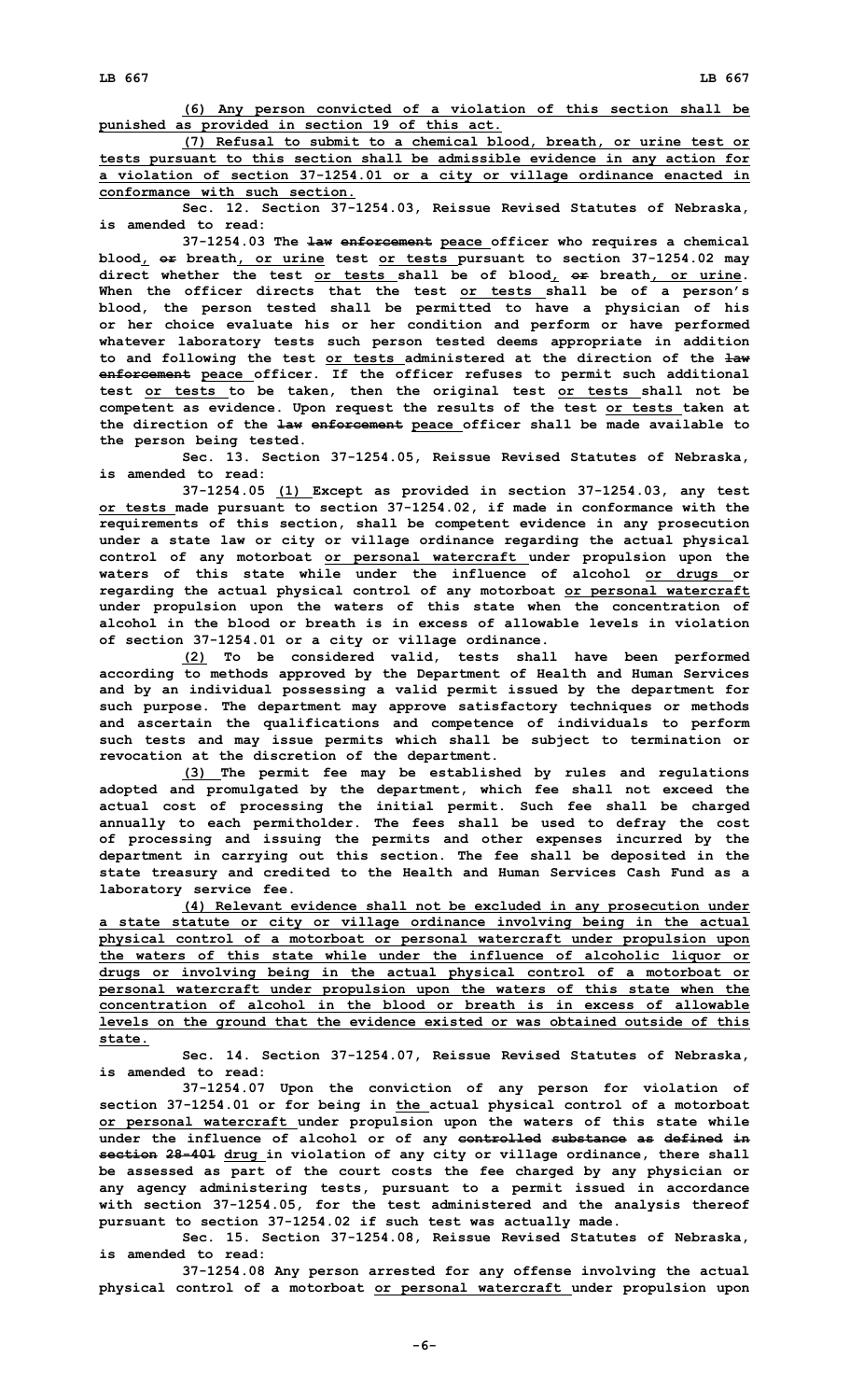**the waters of this state while under the influence of alcohol or drugs shall be required to submit to <sup>a</sup> chemical test or tests of his or her blood, or breath, or urine as provided in section 37-1254.02 without the preliminary breath test if the arresting officer does not have available the necessary equipment for administering <sup>a</sup> breath test or if the person is unconscious or is otherwise in <sup>a</sup> condition rendering him or her incapable of testing by <sup>a</sup> preliminary breath test. Only <sup>a</sup> physician, registered nurse, or qualified technician acting at the request of <sup>a</sup> law enforcement peace officer may withdraw blood for the purpose of determining its alcohol content, the concentration of alcohol or the presence of drugs, but such limitation shall not apply to the taking of <sup>a</sup> breath or urine specimen.**

**Sec. 16. Any peace officer who has been duly authorized to make arrests for violations of laws of this state or ordinances of any city or village may require any person who has in his or her actual physical control <sup>a</sup> motorboat or personal watercraft under propulsion upon the waters of this state to submit to <sup>a</sup> preliminary test of his or her breath for alcohol concentration if the officer has reasonable grounds to believe that such person is under the influence of alcohol or of any drug or has committed <sup>a</sup> violation of section 37-1254.01 or 37-1254.02. Any person who refuses to submit to such preliminary breath test or whose preliminary breath test results indicate an alcohol concentration in violation of section 37-1254.01 shall be placed under arrest. Any person who refuses to submit to such preliminary breath test shall be guilty of <sup>a</sup> Class III misdemeanor.**

**Sec. 17. (1) It shall be unlawful for any person to be in the actual physical control of <sup>a</sup> motorboat or personal watercraft under propulsion upon the waters of this state during <sup>a</sup> period of court-ordered prohibition resulting from <sup>a</sup> conviction based upon <sup>a</sup> violation of section 37-1254.01 or 37-1254.02 or <sup>a</sup> city or village ordinance enacted in conformance with either section.**

**(2) Any person who has been convicted of <sup>a</sup> violation of this section is guilty of <sup>a</sup> Class I misdemeanor.**

**Sec. 18. (1) For purposes of sentencing under section 19 of this act:**

**(a) Prior conviction means <sup>a</sup> conviction for which <sup>a</sup> final judgment has been entered prior to the offense for which the sentence is being imposed as follows:**

**(i) For <sup>a</sup> violation of section 37-1254.01:**

**(A) Any conviction for <sup>a</sup> violation of section 37-1254.01;**

**(B) Any conviction for <sup>a</sup> violation of <sup>a</sup> city or village ordinance enacted in conformance with section 37-1254.01; or**

**(C) Any conviction under <sup>a</sup> law of another state if, at the time of the conviction under the law of such other state, the offense for which the person was convicted would have been <sup>a</sup> violation of section 37-1254.01; or**

**(ii) For <sup>a</sup> violation of section 37-1254.02:**

**(A) Any conviction for <sup>a</sup> violation of section 37-1254.02;**

**(B) Any conviction for <sup>a</sup> violation of <sup>a</sup> city or village ordinance enacted in conformance with section 37-1254.02; or**

**(C) Any conviction under <sup>a</sup> law of another state if, at the time of the conviction under the law of such other state, the offense for which the person was convicted would have been <sup>a</sup> violation of section 37-1254.02; and**

**(b) Prior conviction includes any conviction under section 37-1254.01 or 37-1254.02, or any city or village ordinance enacted in conformance with either of such sections, as such sections or city or village ordinances existed at the time of such conviction regardless of subsequent amendments to any of such sections or city or village ordinances.**

**(2) The prosecutor shall present as evidence for purposes of sentence enhancement <sup>a</sup> court-certified copy or an authenticated copy of <sup>a</sup> prior conviction in another state. The court-certified or authenticated copy shall be prima facie evidence of such prior conviction.**

**(3) For each conviction for <sup>a</sup> violation of section 37-1254.01 or 37-1254.02, the court shall, as part of the judgment of conviction, make <sup>a</sup> finding on the record whether the convicted person has <sup>a</sup> usable prior conviction. The convicted person shall be given the opportunity to review the record of his or her prior convictions, bring mitigating facts to the attention of the court prior to sentencing, and make objections on the record regarding the validity of such prior convictions.**

**(4) <sup>A</sup> person arrested for <sup>a</sup> violation of section 37-1254.01 or 37-1254.02 before the operative date of this act but sentenced for such violation on or after the operative date of this act shall be sentenced according to the provisions of section 37-1254.01 or 37-1254.02 in effect on the date of arrest.**

**Sec. 19. Any person convicted of <sup>a</sup> violation of section 37-1254.01**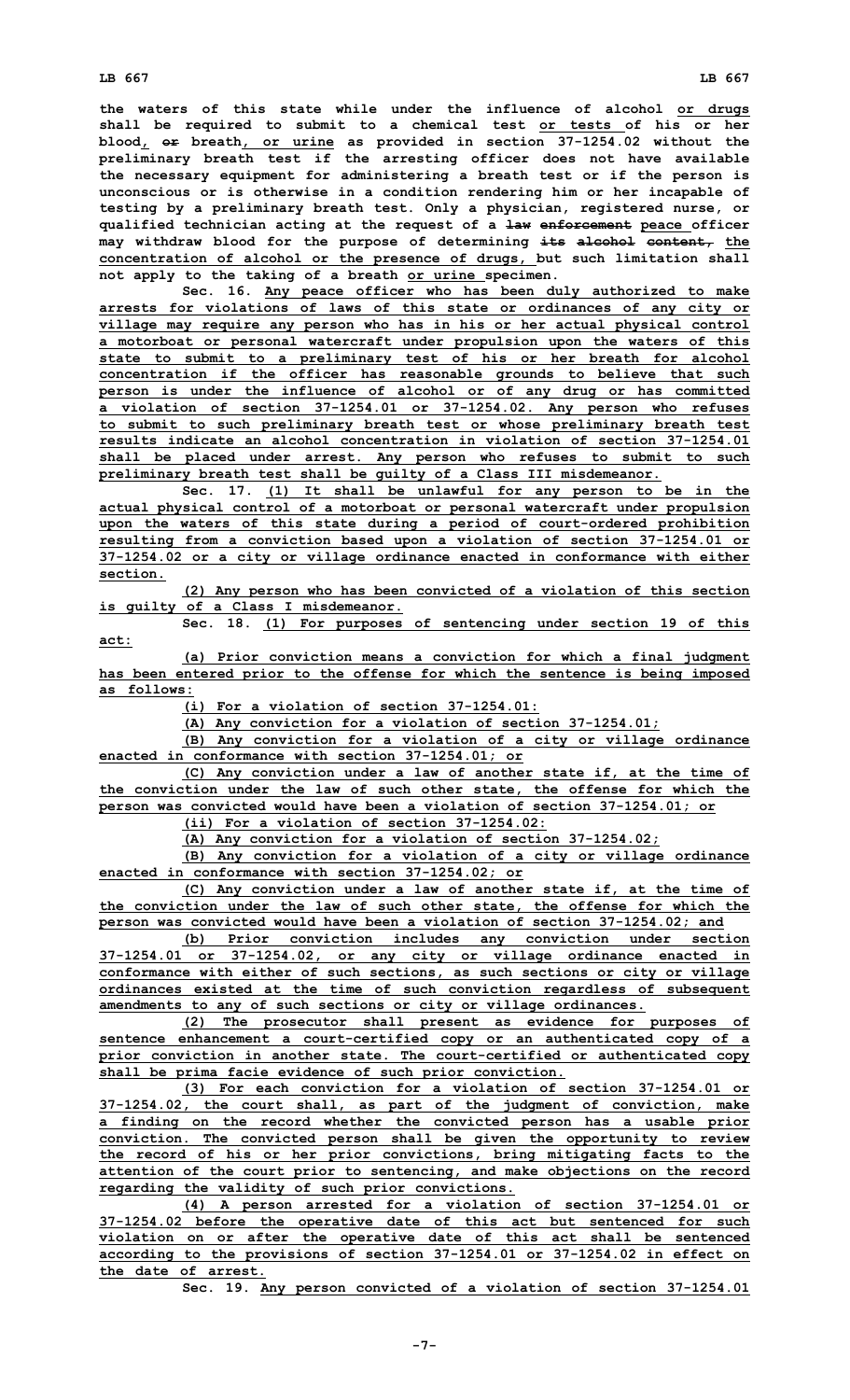**or 37-1254.02 shall be punished as follows:**

**(1) If such person has not had <sup>a</sup> prior conviction, such person shall be guilty of <sup>a</sup> Class II misdemeanor. Upon conviction the court shall, as part of the judgment of conviction, order such person not to be in the actual physical control of any motorboat or personal watercraft under propulsion upon the waters of this state for any purpose for <sup>a</sup> period of six months from the date of such conviction. Such order shall be administered upon sentencing, upon final judgment of any appeal or review, or upon the date that any probation is revoked.**

**If the court places such person on probation or suspends the sentence for any reason, the court shall, as one of the conditions of probation or sentence suspension, order such person not to be in the actual physical control of any motorboat or personal watercraft under propulsion upon the waters of this state for any purpose for <sup>a</sup> period of sixty days from the date of the order; and**

**(2) If such person has had one or more prior convictions, such person shall be guilty of <sup>a</sup> Class I misdemeanor. Upon conviction the court shall, as part of the judgment of conviction, order such person not to be in the actual physical control of any motorboat or personal watercraft under propulsion upon the waters of this state for any purpose for <sup>a</sup> period of two years from the date of such conviction. Such order shall be administered upon sentencing or upon final judgment of any appeal or review. The two-year court-ordered prohibition shall apply even if probation is granted or the sentence suspended.**

**Sec. 20. Section 37-1295, Reissue Revised Statutes of Nebraska, is amended to read:**

**37-1295 <sup>A</sup> certificate of title which is issued on or after January 1, 2005, shall disclose in writing, from any records readily accessible to the Department of Motor Vehicles or county officials or <sup>a</sup> law enforcement peace officer, anything which indicates that the motorboat was previously issued <sup>a</sup> title in another jurisdiction that bore any word or symbol signifying that the motorboat was damaged, including, but not limited to, older model salvage, unrebuildable, parts only, scrap, junk, nonrepairable, reconstructed, rebuilt, flood damaged, damaged, or any other indication, symbol, or word of like kind, and the name of the jurisdiction issuing the previous title.**

**Sec. 21. Section 53-180, Reissue Revised Statutes of Nebraska, is amended to read:**

**53-180 No person shall sell, furnish, give away, dispose of, exchange, or deliver, or permit the sale, gift, or procuring of, any alcoholic liquors, to or for any minor or to any person who is mentally incompetent.**

**Sec. 22. Section 53-180.05, Reissue Revised Statutes of Nebraska, is amended to read:**

**53-180.05 (1) Any Except as provided in subsection (2) of this section, any person violating who violates section 53-180 shall be guilty of a Class I misdemeanor.**

**(2) Any person who knowingly and intentionally violates section 53-180 shall be guilty of <sup>a</sup> Class IIIA felony and serve <sup>a</sup> mandatory minimum of at least thirty days' imprisonment as part of any sentence he or she receives if serious bodily injury or death to any person resulted and was proximately caused by <sup>a</sup> minor's (a) consumption of the alcoholic liquor provided or (b) impaired condition which, in whole or in part, can be attributed to the alcoholic liquor provided.**

**(3) Any person violating who violates any of the provisions of section 53-180.01 or 53-180.03 shall be guilty of <sup>a</sup> Class III misdemeanor.**

**(4) Any person older than eighteen years of age and under the age of twenty-one years violating section 53-180.02 is guilty of <sup>a</sup> Class III misdemeanor.**

**(5) Any person eighteen years of age or younger violating section 53-180.02 is guilty of <sup>a</sup> misdemeanor as provided in section 53-181 and shall be punished as provided in such section.**

**(2) (6) Any person who knowingly manufactures, creates, or alters any form of identification for the purpose of sale or delivery of such form of identification to <sup>a</sup> person under the age of twenty-one years shall be guilty of <sup>a</sup> Class I misdemeanor. For purposes of this subsection, form of identification means any card, paper, or legal document that may be used to establish the age of the person named thereon for the purpose of purchasing alcoholic liquor.**

**(3) (7) When <sup>a</sup> minor is arrested for <sup>a</sup> violation of sections 53-180 to 53-180.02 or subsection (2) (6) of this section, the law enforcement agency employing the arresting peace officer shall make <sup>a</sup> reasonable attempt to notify such minor's parent or guardian of the arrest.**

**Sec. 23. Section 60-497.01, Reissue Revised Statutes of Nebraska, is**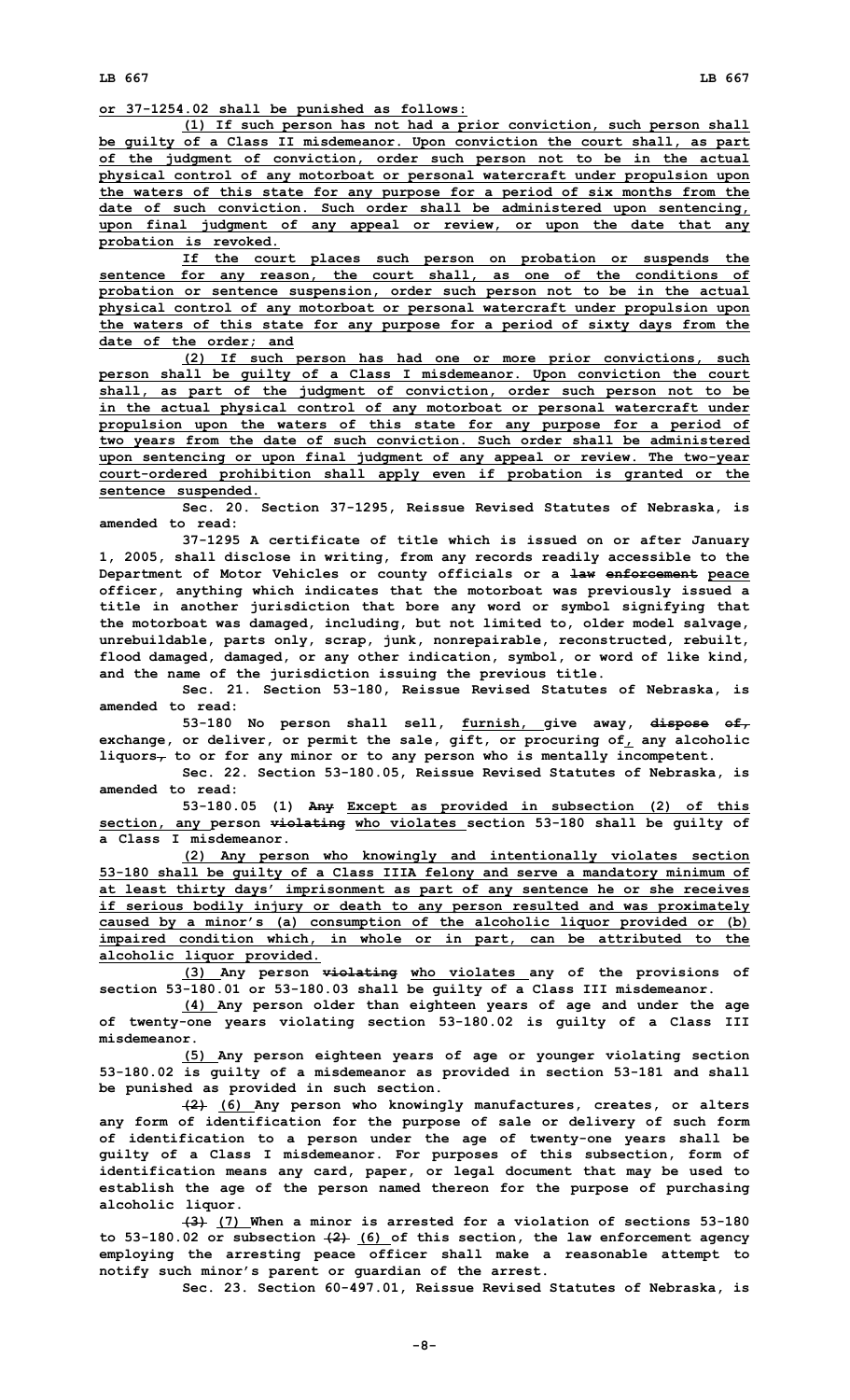**amended to read:**

**60-497.01 (1) An abstract of the court record of every case in which <sup>a</sup> person is convicted of violating any provision of the Motor Vehicle Operator's License Act, the Motor Vehicle Safety Responsibility Act, the Nebraska Rules of the Road, or section 28-524, as from time to time amended by the Legislature, or any traffic regulations in city or village ordinances shall be transmitted within thirty days of sentencing or other disposition by the court to the director. Any abstract received by the director more than thirty days after the date of sentencing or other disposition shall be reported by the director to the State Court Administrator.**

**(2) Any person violating section 28-306, 28-394, 60-696, 60-697, 60-6,196, 60-6,197, 60-6,213, or 60-6,214 or section 2 of this act who is placed on probation shall be assessed the same points under section 60-4,182 as if such person were not placed on probation unless <sup>a</sup> court has ordered that such person must obtain an ignition interlock permit in order to operate <sup>a</sup> motor vehicle with an ignition interlock device pursuant to section 60-6,211.05 and sufficient evidence is presented to the department that such <sup>a</sup> device is installed. For any other violation, the director shall not assess such person with any points under section 60-4,182 for such violation when the person is placed on probation until the director is advised by the court that such person previously placed on probation has violated the terms of his or her probation and such probation has been revoked. Upon receiving notice of revocation of probation, the director shall assess to such person the points which such person would have been assessed had the person not been placed on probation. When <sup>a</sup> person fails to successfully complete probation, the court shall notify the director immediately.**

**Sec. 24. Section 60-498.01, Reissue Revised Statutes of Nebraska, is amended to read:**

**60-498.01 (1) Because persons who drive while under the influence of alcohol present <sup>a</sup> hazard to the health and safety of all persons using the highways, <sup>a</sup> procedure is needed for the swift and certain revocation of the operator's license of any person who has shown himself or herself to be <sup>a</sup> health and safety hazard (a) by driving with an excessive concentration of alcohol in his or her body or (b) by driving while under the influence of alcohol.**

**(2) If <sup>a</sup> person arrested as described in subsection (2) of section 60-6,197 refuses to submit to the chemical test of blood, breath, or urine required by section 60-6,197, the test shall not be given except as provided in section 60-6,210 for the purpose of medical treatment and the arresting peace officer, as agent for the Director of Motor Vehicles, director, shall verbally serve notice to the arrested person of the intention to immediately confiscate and revoke the operator's license of such person and that the revocation will be automatic thirty fifteen days after the date of arrest. unless <sup>a</sup> petition for hearing is filed within ten days after the date of arrest as provided in subsection (6) of this section. The arresting peace officer shall within ten days forward to the director <sup>a</sup> sworn report stating (a) that the person was arrested as described in subsection (2) of section 60-6,197 and the reasons for such arrest, (b) that the person was requested to submit to the required test, and (c) that the person refused to submit to the required test. The director may accept <sup>a</sup> sworn report submitted electronically.**

**(3) If <sup>a</sup> person arrested as described in subsection (2) of section 60-6,197 submits to the chemical test of blood or breath required by section 60-6,197, the test discloses the presence of alcohol in any of the concentrations specified in section 60-6,196, and the test results are available to the arresting peace officer while the arrested person is still in custody, the arresting peace officer, as agent for the director, shall verbally serve notice to the arrested person of the intention to immediately confiscate and revoke the operator's license of such person and that the revocation will be automatic thirty fifteen days after the date of arrest. unless <sup>a</sup> petition for hearing is filed within ten days after the date of arrest as provided in subsection (6) of this section. The arresting peace officer shall within ten days forward to the director <sup>a</sup> sworn report stating (a) that the person was arrested as described in subsection (2) of section 60-6,197 and the reasons for such arrest, (b) that the person was requested to submit to the required test, and (c) that the person submitted to <sup>a</sup> test, the type of test to which he or she submitted, and that such test revealed the presence of alcohol in <sup>a</sup> concentration specified in section 60-6,196. The director may accept <sup>a</sup> sworn report submitted electronically.**

**(4) On behalf of the director, the arresting peace officer submitting <sup>a</sup> sworn report under subsection (2) or (3) of this section shall serve notice of the revocation on the arrested person, and the revocation**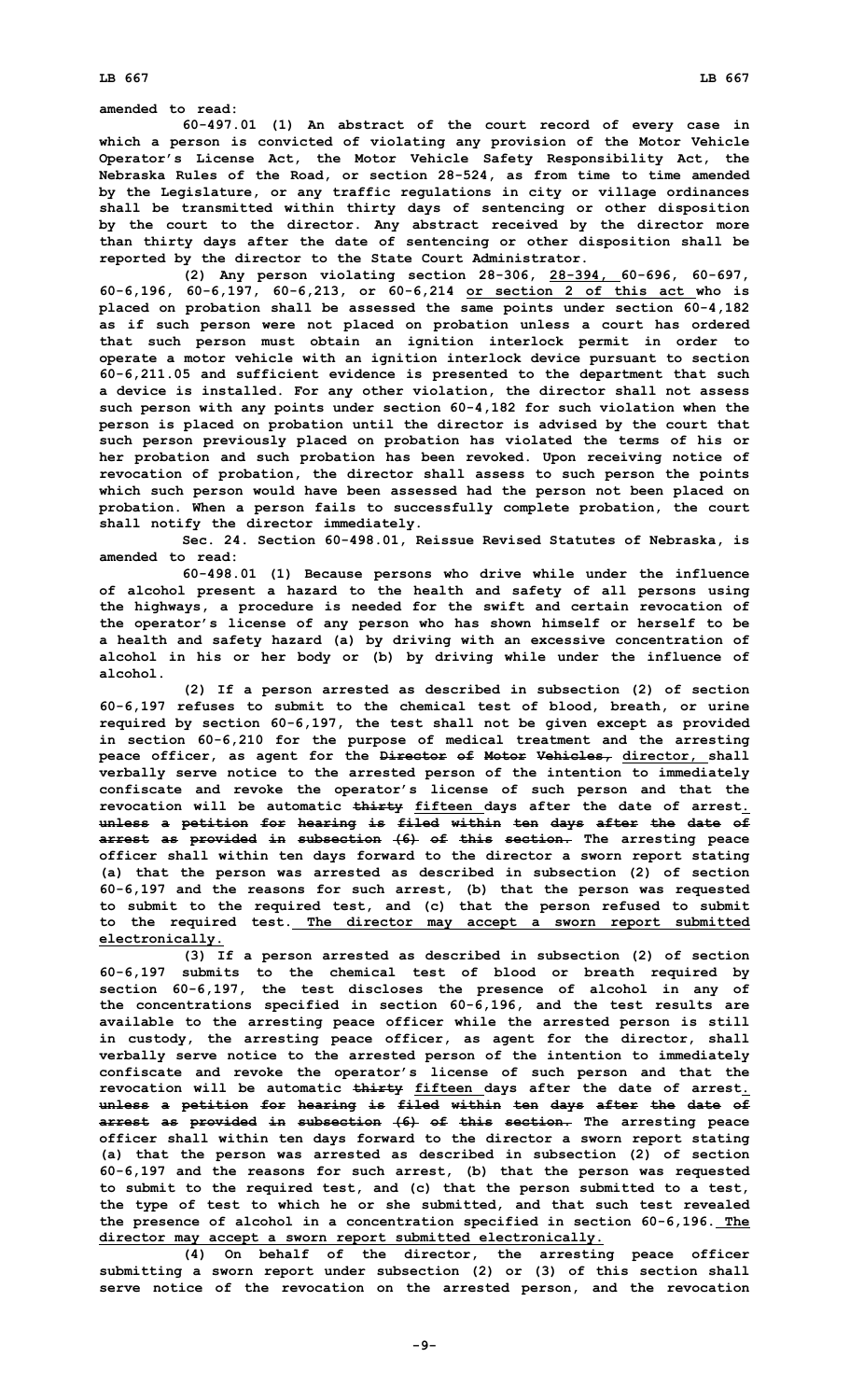**shall be effective thirty fifteen days after the date of arrest. The notice of revocation shall contain <sup>a</sup> statement explaining the operation of the administrative license revocation procedure. The peace officer shall also provide to the arrested person an addressed envelope and <sup>a</sup> petition form which the arrested person may use to request <sup>a</sup> hearing before the director to contest the revocation. The petition form shall clearly state on its face that the petition must be completed and delivered to the Department of Motor Vehicles information prepared and approved by the director describing how to request an administrative license revocation hearing or apply for an ignition interlock permit from the department. A petition for an administrative license revocation hearing must be completed and delivered to the department or postmarked within ten days after receipt the person's arrest or the person's right to <sup>a</sup> an administrative license revocation hearing to contest the revocation will be foreclosed. The director shall prepare and approve the information form, the application for an ignition interlock permit, for the petition, the addressed envelope, and the notice of revocation and shall provide them to law enforcement agencies.**

**If the person has an operator's license, the arresting peace officer shall take possession of the license and issue <sup>a</sup> temporary operator's license valid for thirty fifteen days. The arresting peace officer shall forward the operator's license to the department along with the sworn report made under subsection (2) or (3) of this section.**

**(5)(a) If the results of <sup>a</sup> chemical test indicate the presence of alcohol in <sup>a</sup> concentration specified in section 60-6,196, the results are not available to the arresting peace officer while the arrested person is in custody, and the notice of revocation has not been served as required by subsection (4) of this section, the peace officer shall forward to the director <sup>a</sup> sworn report containing the information prescribed by subsection (3) of this section within ten days after receipt of the results of the chemical test. If the sworn report is not received within ten days, the revocation shall not take effect. The director may accept <sup>a</sup> sworn report submitted electronically.**

**(b) Upon receipt of the report, the director shall serve the notice of revocation on the arrested person by certified or registered mail to the address appearing on the records of the director. If the address on the director's records differs from the address on the arresting peace officer's report, the notice shall be sent to both addresses. The notice of revocation shall contain <sup>a</sup> statement explaining the operation of the administrative license revocation procedure. The director shall also provide to the arrested person an addressed envelope and <sup>a</sup> petition form which the arrested person may use to request <sup>a</sup> hearing before the director to contest the revocation. The petition form shall clearly state on its face that the petition information prepared and approved by the director describing how to request an administrative license revocation hearing and an application for an ignition interlock permit. A petition for an administrative license revocation hearing must be completed and delivered to the department or postmarked within ten days after receipt the mailing of the notice of revocation or the person's right to <sup>a</sup> an administrative license revocation hearing to contest the revocation will be foreclosed. The director shall prepare and approve the form for the petition, the addressed envelope, ignition interlock permit application and the notice of revocation. The revocation shall be effective thirty fifteen days after the date of mailing.**

**(c) If the records of the director indicate that the arrested person possesses an operator's license, the director shall include with the notice of revocation <sup>a</sup> temporary operator's license which expires thirty fifteen days after the date of mailing. Any arrested person who desires <sup>a</sup> an administrative license revocation hearing and has been served <sup>a</sup> notice of revocation pursuant to this subsection shall return his or her operator's license with the petition requesting the hearing. If the operator's license is not included with the petition requesting the hearing, the director shall deny the petition.**

**(6)(a) An arrested person's operator's license confiscated pursuant to subsection (4) of this section shall be automatically revoked upon the expiration of thirty fifteen days after the date of arrest, and the petition requesting the hearing shall be completed and delivered to the department or postmarked within ten days after the person's arrest. An arrested person's operator's license confiscated pursuant to subsection (5) of this section shall be automatically revoked upon the expiration of thirty fifteen days after the date of mailing of the notice of revocation by the director, and the . The arrested person shall postmark or return to the director <sup>a</sup> petition within ten days after the receipt mailing of the notice of revocation if the arrested person desires <sup>a</sup> an administrative license revocation hearing. The**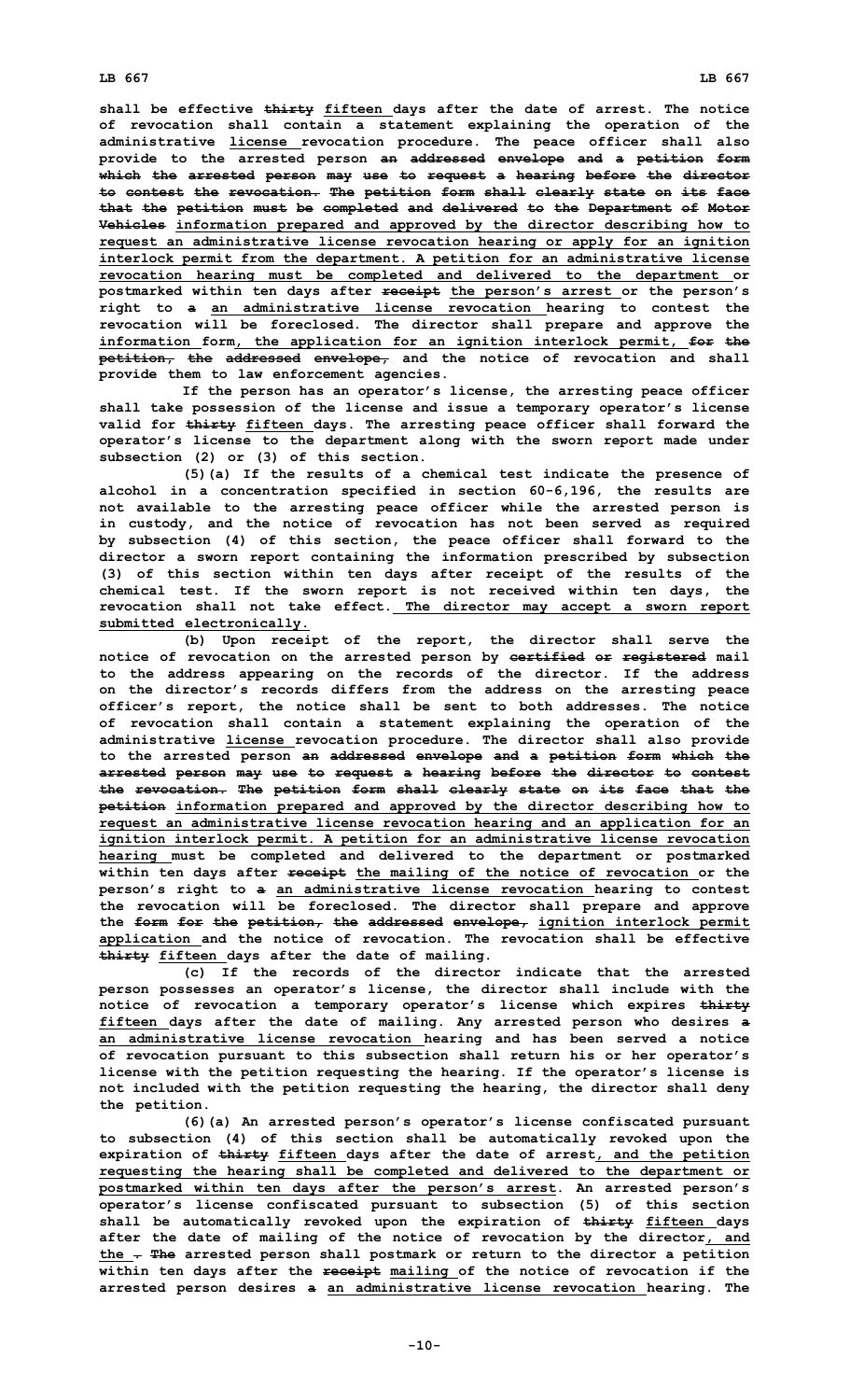**petition shall be in writing and shall state the grounds on which the person is relying to prevent the revocation from becoming effective. The hearing and any prehearing conference may be conducted in person or by telephone, television, or other electronic means at the discretion of the director, and all parties may participate by such means at the discretion of the director.**

**(b) The director shall conduct the hearing within twenty days after <sup>a</sup> petition is filed. received by the director. Upon receipt of <sup>a</sup> petition, the director shall notify the petitioner of the date and location for the hearing by certified or registered mail postmarked at least seven days prior to the hearing date. The filing of the petition shall not prevent the automatic revocation of the petitioner's operator's license at the expiration of the thirty-day fifteen-day period. A continuance of the hearing to <sup>a</sup> date beyond the expiration of the temporary operator's license shall stay the expiration of the temporary license when the request for continuance is made by the director.**

**(c) At hearing the issues under dispute shall be limited to:**

**(i) In the case of <sup>a</sup> refusal to submit to <sup>a</sup> chemical test of blood, breath, or urine:**

**(A) Did the peace officer have probable cause to believe the person was operating or in the actual physical control of <sup>a</sup> motor vehicle in violation of section 60-6,196 or <sup>a</sup> city or village ordinance enacted in conformance with such section; and**

**(B) Did the person refuse to submit to or fail to complete <sup>a</sup> chemical test after being requested to do so by the peace officer; or**

**(ii) If the chemical test discloses the presence of alcohol in <sup>a</sup> concentration specified in section 60-6,196:**

**(A) Did the peace officer have probable cause to believe the person was operating or in the actual physical control of <sup>a</sup> motor vehicle in violation of section 60-6,196 or <sup>a</sup> city or village ordinance enacted in conformance with such section; and**

**(B) Was the person operating or in the actual physical control of <sup>a</sup> motor vehicle while having an alcohol concentration in violation of subsection (1) of section 60-6,196.**

**(7)(a) Any arrested person who submits an application for an ignition interlock permit in lieu of <sup>a</sup> petition for an administrative license revocation hearing regarding the revocation of his or her operator's license pursuant to this section shall complete the application for an ignition interlock permit in which such person acknowledges that he or she understands that he or she will have his or her license administratively revoked pursuant to this section, that he or she waives his or her right to <sup>a</sup> hearing to contest the revocation, and that he or she understands that he or she is required to have an ignition interlock permit in order to operate <sup>a</sup> motor vehicle for the period of the revocation and shall include sufficient evidence that an ignition interlock device is installed on one or more vehicles that will be operated by the arrested person. Upon the arrested person's completion of the ignition interlock permit application process, the department shall issue the person an ignition interlock permit, subject to any applicable requirements and any applicable no-drive period if the person is otherwise eligible.**

**(b) An arrested person who is issued an ignition interlock permit pursuant to this section shall receive day-for-day credit for the period he or she has <sup>a</sup> valid ignition interlock permit against the license revocation period imposed by the court arising from the same incident.**

**(c) If <sup>a</sup> person files <sup>a</sup> completed application for an ignition interlock permit, the person waives his or her right to contest the revocation of his or her operator's license.**

**(8) Any person who has not petitioned for an administrative license revocation hearing and is subject to an administrative license revocation may immediately apply for an ignition interlock permit to use during the applicable period of revocation set forth in section 60-498.02, subject to the following additional restrictions:**

**(a) If such person submitted to <sup>a</sup> chemical test which disclosed the presence of <sup>a</sup> concentration of alcohol in violation of section 60-6,196 and has no prior administrative license revocations on which final orders have been issued during the immediately preceding fifteen-year period at the time the order of revocation is issued, the ignition interlock permit will be immediately available fifteen days after the date of arrest or the date notice of revocation was provided to the arrested person, as long as he or she is otherwise eligible for an ignition interlock permit, upon completion of an application process for an ignition interlock permit;**

**(b) If such person submitted to <sup>a</sup> chemical test which disclosed the presence of <sup>a</sup> concentration of alcohol in violation of section 60-6,196 and**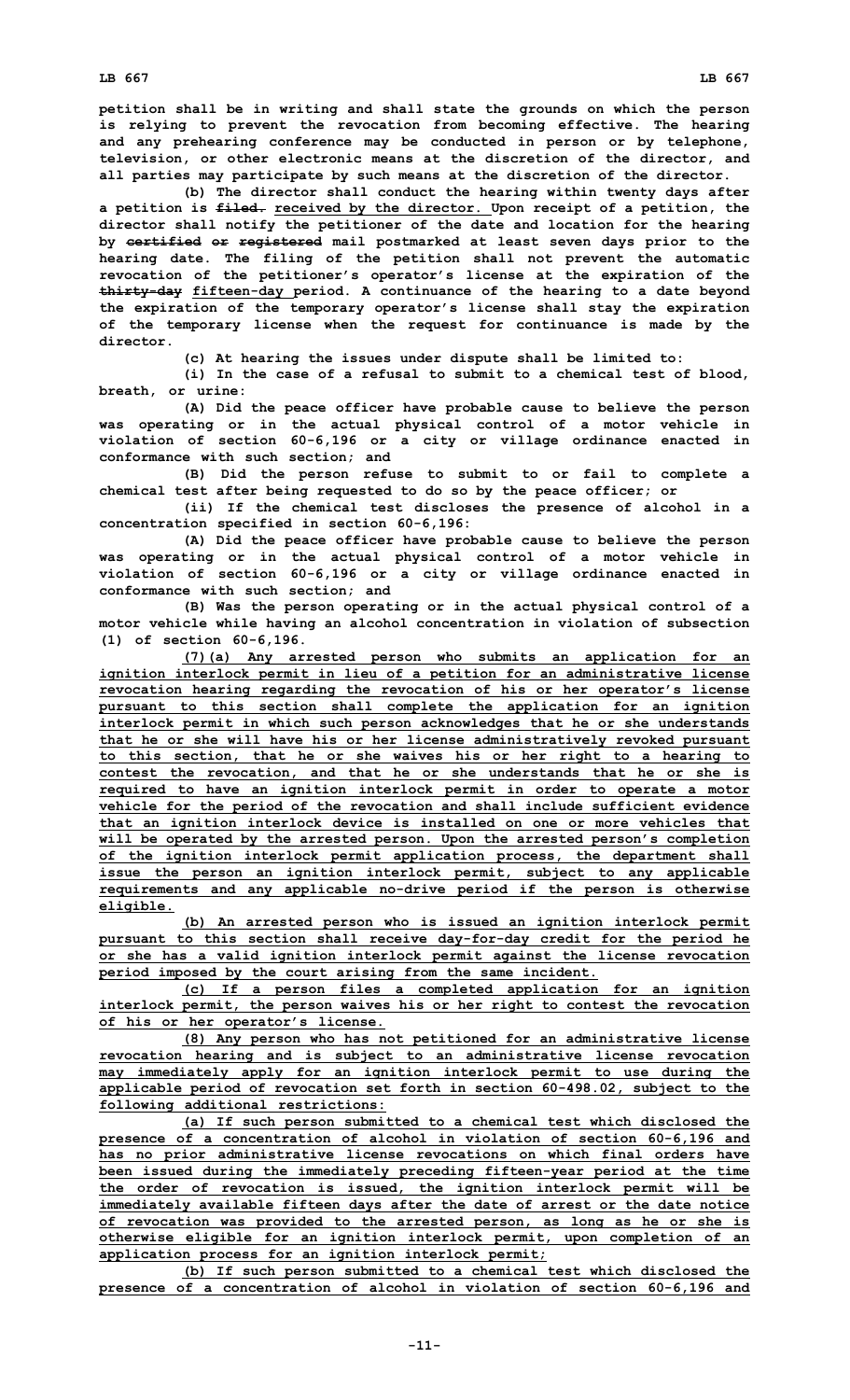**has one or more prior administrative license revocations on which final orders have been issued during the immediately preceding fifteen-year period at the time the order of revocation is issued, the ignition interlock permit will be available beginning fifteen days after the date of arrest or the date notice of revocation was provided to the arrested person plus forty-five additional days of no driving, as long as he or she is otherwise eligible for an ignition interlock permit, upon completion of an application process for an ignition interlock permit;**

**(c) If such person refused to submit to <sup>a</sup> chemical test of blood, breath, or urine as required by section 60-6,197, the ignition interlock permit will be available beginning fifteen days after the date of arrest plus ninety additional days of no driving, as long as he or she is otherwise eligible for an ignition interlock permit, upon completion of an application process for an ignition interlock permit; and**

**(d) Any person who petitions for an administrative license revocation hearing shall not be eligible for an ignition interlock permit unless ordered by the court at the time of sentencing for the related criminal proceeding.**

**(7) (9) The director shall adopt and promulgate rules and regulations to govern the conduct of the administrative license revocation hearing and insure that the hearing will proceed in an orderly manner. The director may appoint <sup>a</sup> hearing officer to preside at the hearing, administer oaths, examine witnesses, take testimony, and report to the director. Any motion for discovery filed by the petitioner shall entitle the prosecutor to receive full statutory discovery from the petitioner upon <sup>a</sup> prosecutor's request to the relevant court pursuant to section 29-1912 in any criminal proceeding arising from the same arrest. A copy of the motion for discovery shall be filed with the department and <sup>a</sup> copy provided to the prosecutor in the jurisdiction in which the petitioner was arrested. Incomplete discovery shall not stay the hearing unless the petitioner requests <sup>a</sup> continuance. All proceedings before the hearing officer shall be recorded. Upon receipt of the arresting peace officer's sworn report, the director's order of revocation has prima facie validity and it becomes the petitioner's burden to establish by <sup>a</sup> preponderance of the evidence grounds upon which the operator's license revocation should not take effect. The director shall make a determination of the issue within seven days after the conclusion of the hearing. A person whose operator's license is revoked following <sup>a</sup> hearing requested pursuant to this section may appeal the order of revocation as provided in section 60-498.04.**

**(10) Any person who tampers with or circumvents an ignition interlock device installed pursuant to sections 60-498.01 to 60-498.04 or who operates <sup>a</sup> motor vehicle not equipped with <sup>a</sup> functioning ignition interlock device required pursuant to such sections or otherwise is in violation of the purposes for operation indicated on the ignition interlock permit under such sections shall, in addition to any possible criminal charges, have his or her revocation period and ignition interlock permit extended for six months beyond the end of the original revocation period.**

**Sec. 25. Section 60-498.02, Reissue Revised Statutes of Nebraska, is amended to read:**

**60-498.02 (1) At the expiration of thirty fifteen days after the date of arrest as described in subsection (2) of section 60-6,197 or if after <sup>a</sup> hearing pursuant to section 60-498.01 the director finds that the operator's license should be revoked, the director shall (a) revoke the operator's license of <sup>a</sup> person arrested for refusal to submit to <sup>a</sup> chemical test of blood, breath, or urine as required by section 60-6,197 for <sup>a</sup> period of one year and (b) revoke the operator's license of <sup>a</sup> person who submits to <sup>a</sup> chemical test pursuant to such section which discloses the presence of <sup>a</sup> concentration of alcohol specified in section 60-6,196 for <sup>a</sup> period of ninety one hundred eighty days unless the person's driving record abstract maintained in the department's computerized records shows one or more prior administrative license revocations on which final orders have been issued during the immediately preceding twelve-year fifteen-year period at the time the order of revocation is issued, in which case the period of revocation shall be one year. Except as otherwise provided in section 60-6,211.05, <sup>a</sup> new operator's license shall not be issued to such person until the period of revocation has elapsed. If the person subject to the revocation is <sup>a</sup> nonresident of this state, the director shall revoke only the nonresident's operating privilege as defined in section 60-474 of such person and shall immediately forward the operator's license and <sup>a</sup> statement of the order of revocation to the person's state of residence.**

**(2)(a) At the expiration of thirty days after an order of revocation is entered under subdivision (1)(b) of this section, any person whose**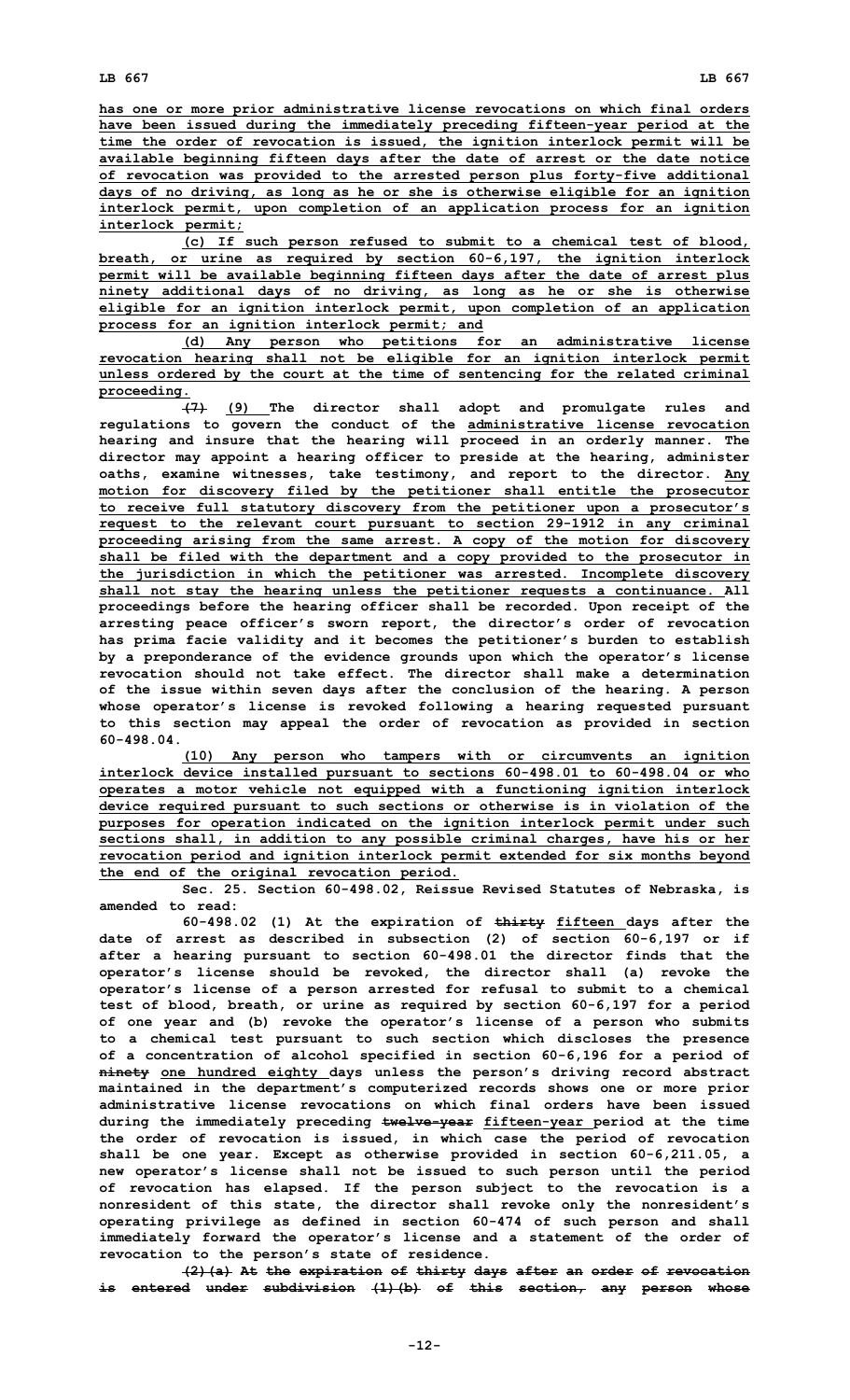**operator's license has been administratively revoked for <sup>a</sup> period of ninety days for submitting to <sup>a</sup> chemical test pursuant to section 60-6,197 which disclosed the presence of <sup>a</sup> concentration of alcohol in violation of section 60-6,196 may make application to the director for issuance of an employment driving permit pursuant to section 60-4,130.**

**(b) At the expiration of sixty days after an order of revocation is entered under subdivision (1)(a) of this section, any person whose operator's license has been administratively revoked for refusal to submit to <sup>a</sup> chemical test pursuant to section 60-6,197, may make application to the director for issuance of an employment driving permit pursuant to section 60-4,130 unless the person's driving record abstract maintained in the department's computerized records shows one or more prior administrative license revocations on which final orders have been issued during the immediately preceding twelve-year period at the time the order of revocation is issued.**

**(3)(a) At the expiration of thirty days after an order of administrative license revocation for ninety days is entered under subdivision (1)(b) of this section, any person who submitted to <sup>a</sup> chemical test pursuant to section 60-6,197 which disclosed the presence of <sup>a</sup> concentration of alcohol in violation of section 60-6,196 is eligible for an order to allow application for an ignition interlock permit to operate <sup>a</sup> motor vehicle equipped with an ignition interlock device pursuant to section 60-6,211.05 upon presentation of sufficient evidence to the department that such <sup>a</sup> device is installed.**

**(b) At the expiration of sixty days after an order of administrative license revocation for one year is entered under subdivision (1)(b) of this section, any person who submitted to <sup>a</sup> chemical test pursuant to section 60-6,197 which disclosed the presence of <sup>a</sup> concentration of alcohol in violation of section 60-6,196 is eligible for an order to allow application for an ignition interlock permit in order to operate <sup>a</sup> motor vehicle equipped with an ignition interlock device pursuant to section 60-6,211.05 upon presentation of sufficient evidence to the department that such <sup>a</sup> device is installed.**

**(c) At the expiration of sixty days after an order of administrative license revocation is entered under subdivision (1)(a) of this section, any person who refused to submit to <sup>a</sup> chemical test pursuant to section 60-6,197 is eligible for an order to allow application for an ignition interlock permit in order to operate <sup>a</sup> motor vehicle equipped with an ignition interlock device pursuant to section 60-6,211.05 upon presentation of sufficient evidence to the department that such <sup>a</sup> device is installed, unless the person's driving record abstract maintained in the department's computerized records shows one or more prior administrative license revocations on which final orders have been issued during the immediately preceding twelve-year period at the time the order of revocation is issued.**

**(d) (2) <sup>A</sup> person operating <sup>a</sup> motor vehicle pursuant to this subsection under an ignition interlock permit issued pursuant to sections 60-498.01 to 60-498.04 who has no previous convictions under section 60-6,196, 60-6,197, or 60-6,197.06 and no previous administrative license revocation shall only operate the motor vehicle to and from his or her residence, for purposes of his or her place of employment, his or her school, an alcohol <sup>a</sup> substance abuse treatment program, his or her parole or probation officer, his or her continuing health care or the continuing health care of another person who is dependent upon the person, his or her court-ordered community service responsibilities, or an ignition interlock service facility. A person operating <sup>a</sup> motor vehicle under an ignition interlock permit issued pursuant to sections 60-498.01 to 60-498.04 who has <sup>a</sup> previous conviction under section 60-6,196, 60-6,197, or 60-6,197.06 or <sup>a</sup> previous administrative license revocation shall only operate the motor vehicle to and from his or her residence for purposes of his or her employment, his or her school, or <sup>a</sup> substance abuse treatment program. Such permit shall indicate for which purposes the permit may be used. All permits issued pursuant to this subsection shall indicate that the permit is not valid for the operation of any commercial motor vehicle.**

**(4) (3) <sup>A</sup> person may have his or her eligibility for <sup>a</sup> license reinstated upon payment of <sup>a</sup> reinstatement fee as required by section 60-694.01.**

**(5)(a) (4)(a) <sup>A</sup> person whose operator's license is subject to revocation pursuant to subsection (3) of section 60-498.01 shall have all proceedings dismissed or his or her operator's license immediately reinstated without payment of the reinstatement fee upon receipt of suitable evidence by the director that:**

**(i) Within the thirty-day period following the date of arrest, the The prosecuting attorney responsible for the matter declined to file <sup>a</sup>**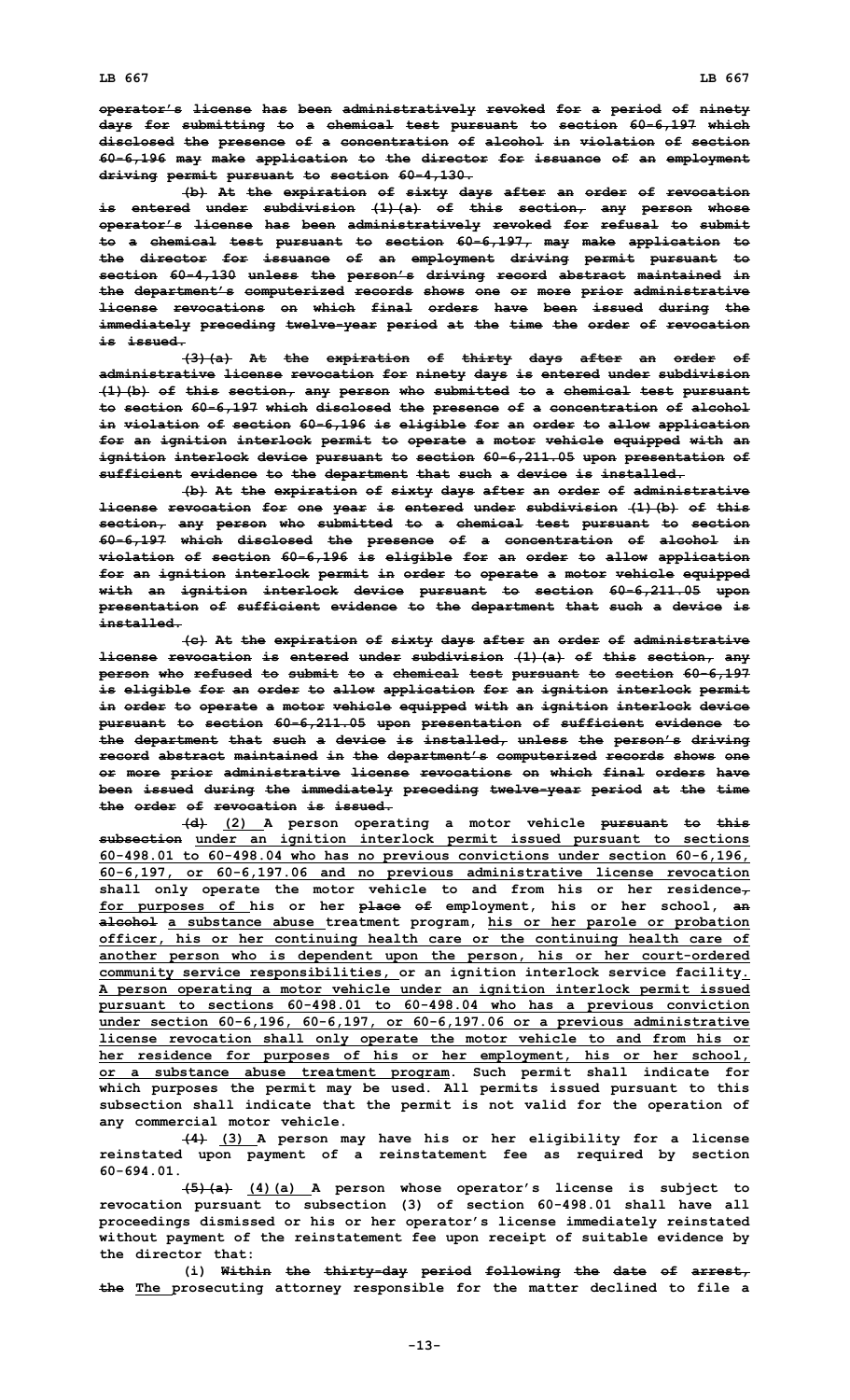**complaint alleging <sup>a</sup> violation of section 60-6,196; and notified the director by first-class mail or facsimile transmission of such decision and the director received such notice within such period or the notice was postmarked within such period; or**

**(ii) The defendant, after trial, was found not guilty of violating section 60-6,196 or such charge was dismissed on the merits by the court; or.**

**(iii) In the criminal action on the charge of <sup>a</sup> violation of section 60-6,196 arising from the same incident, the court held one of the following: (A) The peace officer did not have probable cause to believe the**

**person was operating or in the actual physical control of <sup>a</sup> motor vehicle in violation of section 60-6,196 or <sup>a</sup> city or village ordinance enacted in conformance with such section; or**

**(B) The person was not operating or in the actual physical control of <sup>a</sup> motor vehicle while having an alcohol concentration in violation of section 60-6,196 or <sup>a</sup> city or village ordinance enacted in conformance with such section.**

**(b) The director shall adopt and promulgate rules and regulations establishing standards for the presentation of suitable evidence of compliance with subdivision (a) of this subsection.**

**(c) If <sup>a</sup> criminal charge is filed or refiled for <sup>a</sup> violation of section 60-6,196 pursuant to an arrest for which all administrative license revocation proceedings were dismissed under this subsection, the prosecuting attorney shall notify the director by first-class mail or facsimile transmission of the filing of such charge and the director, upon notification or discovery, may reinstate an administrative license revocation under this section as of the date that the director receives notification of the filing or refiling of the charge, except that <sup>a</sup> revocation shall not be reinstated if it was dismissed pursuant to section 60-498.01.**

**Sec. 26. Section 60-498.03, Reissue Revised Statutes of Nebraska, is amended to read:**

**60-498.03 (1) The Director of Motor Vehicles director shall reduce the decision revoking an operator's license under sections 60-498.01 to 60-498.04 to writing, and the director shall notify the person in writing of the revocation. The notice shall set forth the period of revocation and be served by mailing it to such person by certified or registered mail to the address provided to the director at the administrative license revocation hearing or, if the person does not appear at the hearing, to the address appearing on the records of the director. If the address on the director's records differs from the address on the arresting peace officer's report, the notice shall be sent to both addresses.**

**(2) If the director does not revoke the operator's license, the director shall immediately notify the person in writing of the decision. The notice shall set forth the time and place the person may obtain his or her license. The notice shall be mailed by certified or registered mail as provided in subsection (1) of this section. No reinstatement fee shall be charged for return of the confiscated operator's license pursuant to this subsection.**

**Sec. 27. Section 60-498.04, Reissue Revised Statutes of Nebraska, is amended to read:**

**60-498.04 Any person who feels himself or herself aggrieved because of the revocation of his or her operator's license under sections 60-498.01 to 60-498.04 may appeal therefrom to the district court of the county where the alleged events occurred for which he or she was arrested, and the appeal shall be in accordance with the Administrative Procedure Act. section 84-917. The district court shall allow any party to an appeal to appear by telephone at any proceeding before the court for purposes of the appeal. Such appeal shall not suspend the order of revocation. until the final judgment of <sup>a</sup> court finds against the person so appealing. The court shall provide notice of the final judgment to the Department of Motor Vehicles. The period of revocation shall commence at the time of final judgment of the court for the full period of the time of revocation. department.**

**Sec. 28. Section 60-4,115, Reissue Revised Statutes of Nebraska, is amended to read:**

**60-4,115 (1) Fees for operators' licenses and state identification cards shall be collected and distributed according to the table in subsection (2) of this section, except for the ignition interlock permit and associated fees as outlined in subsection (4) of this section. County officials shall remit the county portion of the fees collected to the county treasurer for placement in the county general fund. All other fees collected shall be remitted to the State Treasurer for credit to the appropriate fund. The State Treasurer shall transfer an amount equal to three dollars and fifty cents times the number of original or renewal Class M licenses issued pursuant**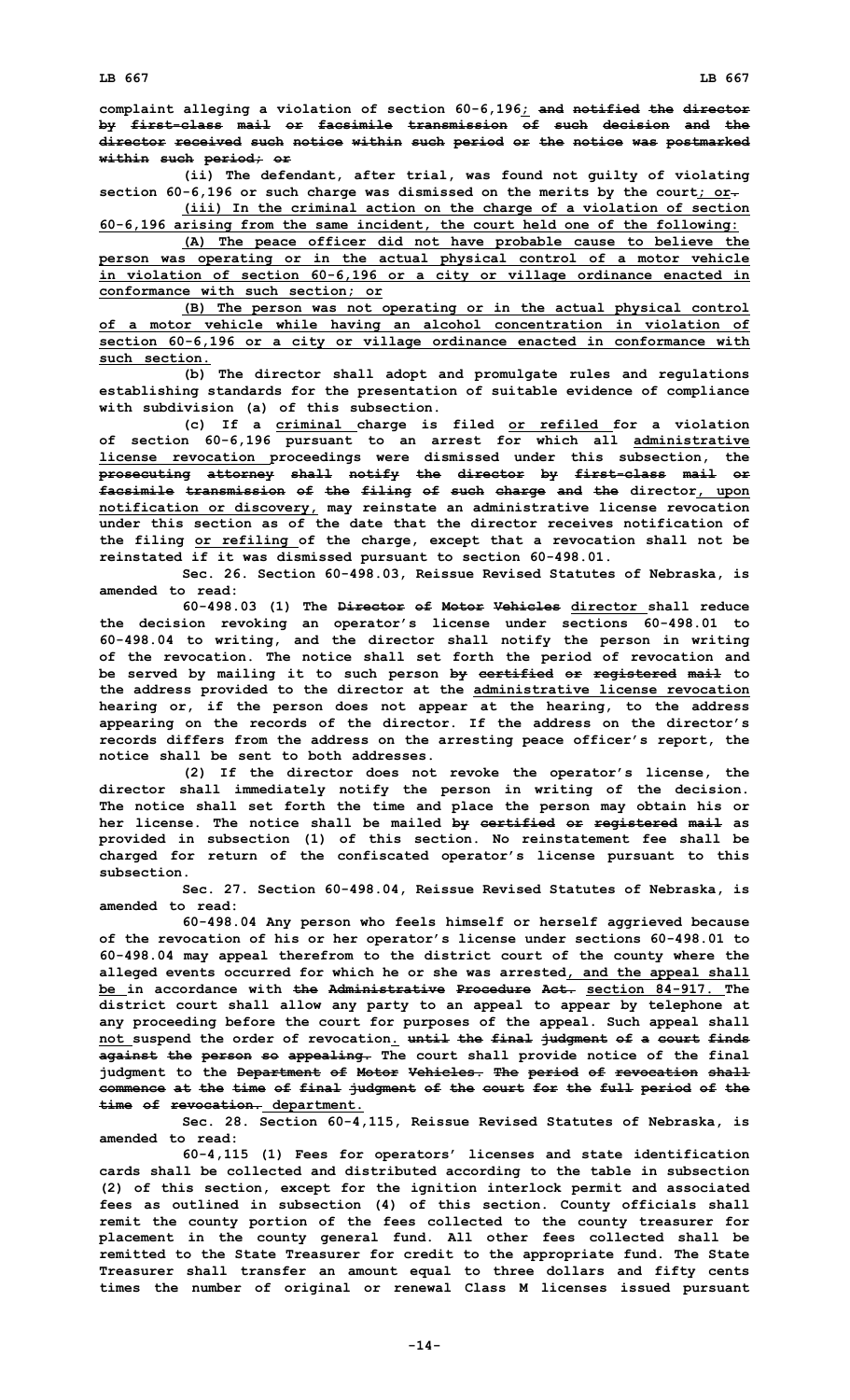**Department**

**to section 60-4,127 during the previous year from the Department of Motor Vehicles Cash Fund to the Motorcycle Safety Education Fund.**

**(2) The fees provided in this subsection in the following dollar amounts apply for operators' licenses and state identification cards.**

|                                         |            | County  | of Motor    |          | State   |  |
|-----------------------------------------|------------|---------|-------------|----------|---------|--|
| Document                                | Total      | General |             | Vehicles | General |  |
|                                         | <b>Fee</b> | Fund    | Cash Fund   |          | Fund    |  |
|                                         |            |         |             |          |         |  |
| State identification card:              |            |         |             |          |         |  |
| Valid for 1 year or less                |            | 5.00    | 2.75        | 1.25     | 1.00    |  |
| Valid for more than 1 year              |            |         |             |          |         |  |
| but not more than 2 years               |            | 10.00   | 2.75        | 4.00     | 3.25    |  |
| Valid for more than 2 years             |            |         |             |          |         |  |
| but not more than 3 years               |            | 14.00   | 2.75        | 5.25     | 6.00    |  |
| Valid for more than 3 years             |            |         |             |          |         |  |
| but not more than 4 years               |            | 19.00   | 2.75        | 8.00     | 8.25    |  |
| Valid for more than 4 years             |            |         |             |          |         |  |
| for person under 21                     |            | 24.00   | 2.75        | 10.25    | 11.00   |  |
| Valid for 5 years                       |            | 24.00   | 3.50        | 10.25    | 10.25   |  |
| Duplicate or replacement                |            | 11.00   | 2.75        | 6.00     | 2.25    |  |
| Class O or M operator's license:        |            |         |             |          |         |  |
| Valid for 1 year or less                |            | 5.00    | 2.75        | 1.25     | 1.00    |  |
| Valid for more than 1 year              |            |         |             |          |         |  |
| but not more than 2 years               |            | 10.00   | 2.75        | 4.00     | 3.25    |  |
| Valid for more than 2 years             |            |         |             |          |         |  |
| but not more than 3 years               |            | 14.00   | 2.75        | 5.25     | 6.00    |  |
| Valid for more than 3 years             |            |         |             |          |         |  |
| but not more than 4 years               |            | 19.00   | 2.75        | 8.00     | 8.25    |  |
| Valid for 5 years                       |            | 24.00   | 3.50        | 10.25    | 10.25   |  |
| Bioptic or telescopic lens restriction: |            |         |             |          |         |  |
| Valid for 1 year or less                |            | 5.00    | $\mathbf 0$ | 5.00     | 0       |  |
| Valid for more than 1 year              |            |         |             |          |         |  |
| but not more than 2 years               |            | 10.00   | 2.75        | 4.00     | 3.25    |  |
| Duplicate or replacement                |            | 11.00   | 2.75        | 6.00     | 2.25    |  |
| Add, change, or remove class,           |            |         |             |          |         |  |
| endorsement, or restriction             |            | 5.00    | $\mathbf 0$ | 5.00     | 0       |  |
| Provisional operator's permit:          |            |         |             |          |         |  |
| Original                                |            | 15.00   | 2.75        | 12.25    | 0       |  |
| Bioptic or telescopic lens restriction: |            |         |             |          |         |  |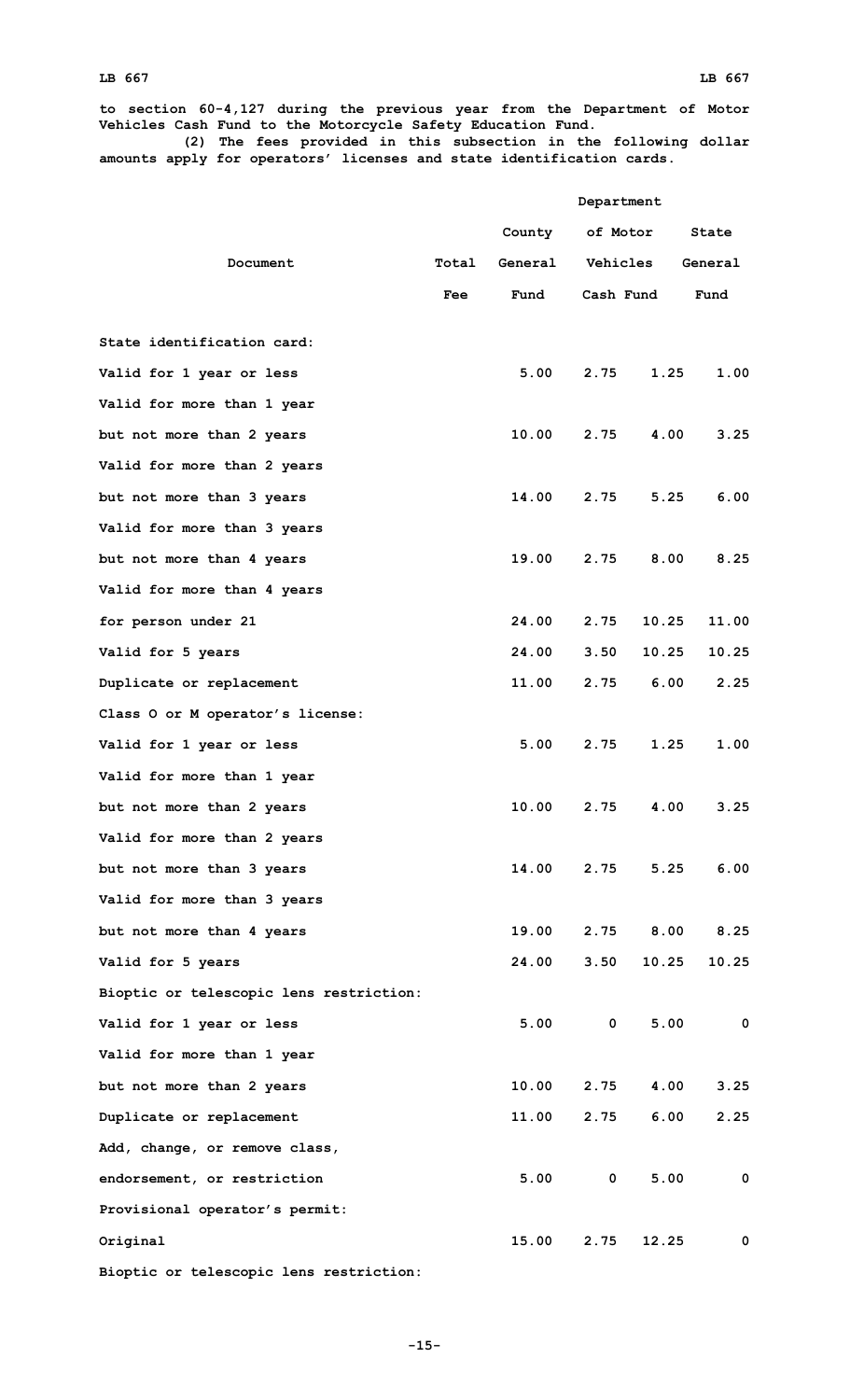| Valid for 1 year or less      | 5.00  | $\mathbf 0$  | 5.00        | 0     |
|-------------------------------|-------|--------------|-------------|-------|
| Valid for more than 1 year    |       |              |             |       |
| but not more than 2 years     | 15.00 | 2.75         | 12.25       | 0     |
| Duplicate or replacement      | 11.00 | 2.75         | 6.00        | 2.25  |
| Add, change, or remove class, |       |              |             |       |
| endorsement, or restriction   | 5.00  | $\mathbf{0}$ | 5.00        | 0     |
| LPD-learner's permit:         |       |              |             |       |
| Original                      | 8.00  | .25          | 5.00        | 2.75  |
| Duplicate or replacement      | 11.00 | 2.75         | 6.00        | 2.25  |
| Add, change, or remove class, |       |              |             |       |
| endorsement, or restriction   | 5.00  | $\mathbf 0$  | 5.00        | 0     |
| LPE-learner's permit:         |       |              |             |       |
| Original                      | 8.00  | .25          | 5.00        | 2.75  |
| Duplicate or replacement      | 11.00 | 2.75         | 6.00        | 2.25  |
| Add, change, or remove class, |       |              |             |       |
| endorsement, or restriction   | 5.00  | $\mathbf 0$  | 5.00        | 0     |
| School permit:                |       |              |             |       |
| Original                      | 8.00  | .25          | 5.00        | 2.75  |
| Duplicate or replacement      | 11.00 | 2.75         | 6.00        | 2.25  |
| Add, change, or remove class, |       |              |             |       |
| endorsement, or restriction   | 5.00  | 0            | 5.00        | 0     |
| Farm permit:                  |       |              |             |       |
| Original or renewal           | 5.00  | .25          | $\mathbf 0$ | 4.75  |
| Duplicate or replacement      | 5.00  | .25          | 0           | 4.75  |
| Temporary                     | 5.00  | .25          | 0           | 4.75  |
| Add, change, or remove class, |       |              |             |       |
| endorsement, or restriction   | 5.00  | $\mathbf 0$  | 5.00        | 0     |
| Driving permits:              |       |              |             |       |
| Employment                    | 45.00 | $\mathbf 0$  | 5.00        | 40.00 |
| Medical hardship              | 45.00 | $\mathbf{0}$ | 5.00        | 40.00 |
| Duplicate or replacement      | 10.00 | .25          | 5.00        | 4.75  |
| Add, change, or remove class, |       |              |             |       |
| endorsement, or restriction   | 5.00  | $\mathbf 0$  | 5.00        | 0     |
| Commercial driver's license:  |       |              |             |       |
| Valid for 1 year or less      | 11.00 | 1.75         | 5.00        | 4.25  |
| Valid for more than 1 year    |       |              |             |       |
| but not more than 2 years     | 22.00 | 1.75         | 5.00        | 15.25 |
| Valid for more than 2 years   |       |              |             |       |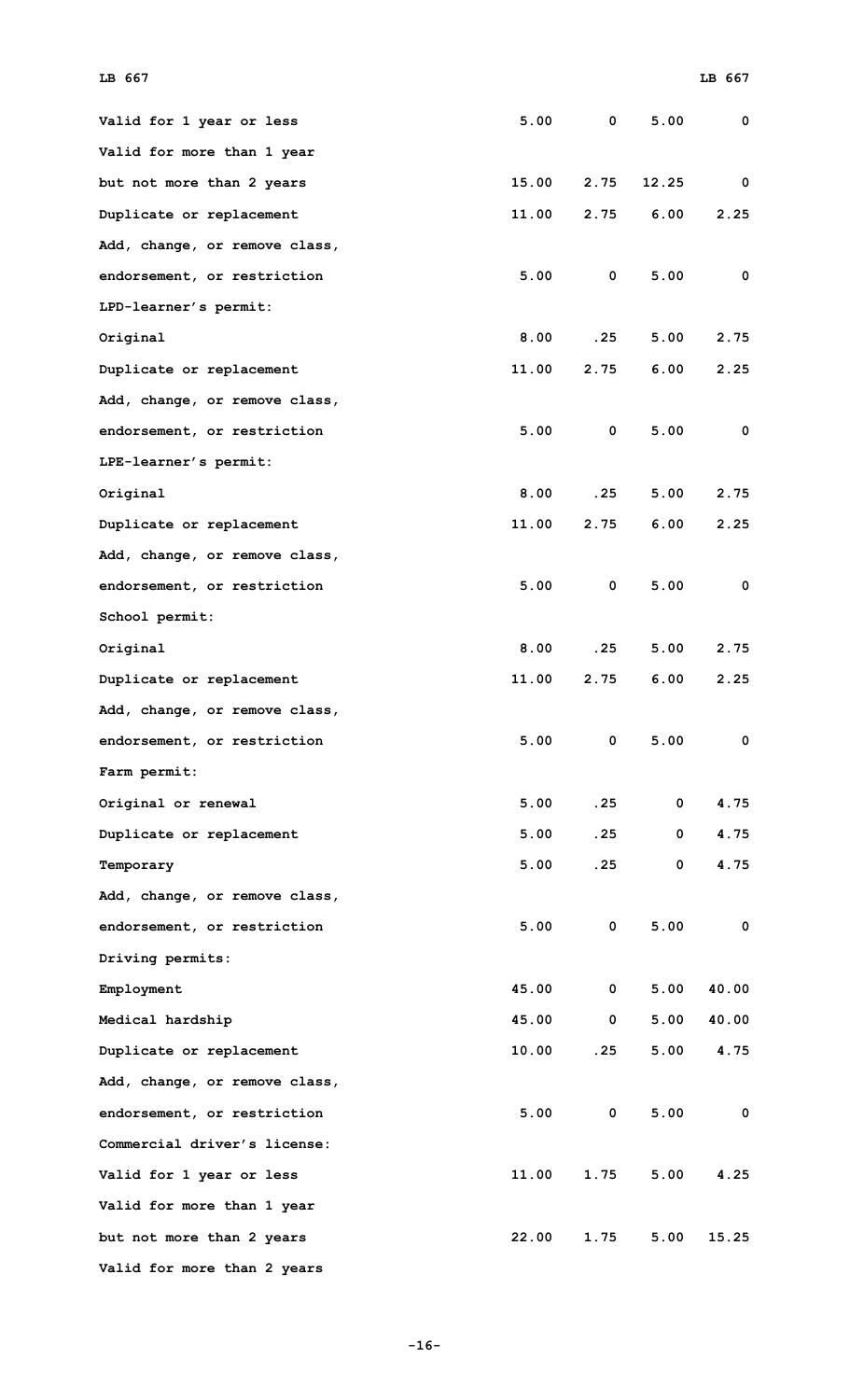| LB 667                                  |       |                |      | LB 667 |
|-----------------------------------------|-------|----------------|------|--------|
| but not more than 3 years               | 33.00 | 1.75           | 5.00 | 26.25  |
| Valid for more than 3 years             |       |                |      |        |
| but not more than 4 years               | 44.00 | 1.75           | 5.00 | 37.25  |
| Valid for 5 years                       | 55.00 | 1.75           | 5.00 | 48.25  |
| Bioptic or telescopic lens restriction: |       |                |      |        |
| Valid for one year or less              | 11.00 | 1.75           | 5.00 | 4.25   |
| Valid for more than 1 year              |       |                |      |        |
| but not more than 2 years               | 22.00 | 1.75           | 5.00 | 15.25  |
| Duplicate or replacement                | 11.00 | 2.75           | 6.00 | 2.25   |
| Add, change, or remove class,           |       |                |      |        |
| endorsement, or restriction             | 10.00 | 1.75           | 5.00 | 3.25   |
| LPC-learner's permit:                   |       |                |      |        |
| Original or renewal                     | 10.00 | .25            | 5.00 | 4.75   |
| Duplicate or replacement                | 10.00 | .25            | 5.00 | 4.75   |
| Add, change, or remove class,           |       |                |      |        |
| endorsement, or restriction             | 10.00 | .25            | 5.00 | 4.75   |
| Seasonal permit:                        |       |                |      |        |
| Original or renewal                     | 10.00 | .25            | 5.00 | 4.75   |
| Duplicate or replacement                | 10.00 | .25            | 5.00 | 4.75   |
| Add, change, or remove class,           |       |                |      |        |
| endorsement, or restriction             | 10.00 | .25            | 5.00 | 4.75   |
| School bus permit:                      |       |                |      |        |
| Original or renewal                     | 5.00  | $\mathbf{0}$   | 5.00 | 0      |
| Duplicate or replacement                | 5.00  | $\overline{0}$ | 5.00 | 0      |
| Add, change, or remove class,           |       |                |      |        |

**(3) If the department issues an operator's license or <sup>a</sup> state identification card, the department shall remit the county portion of the fees to the State Treasurer for credit to the Department of Motor Vehicles Cash Fund.**

**endorsement, or restriction 5.00 0 5.00 0**

**(4)(a) The fee for an ignition interlock permit shall be forty-five dollars. Five dollars of the fee shall be remitted to the State Treasurer for credit to the Department of Motor Vehicles Cash Fund. Forty dollars of the fee shall be remitted to the State Treasurer for credit to the Probation Cash Department of Motor Vehicles Ignition Interlock Fund.**

**(b) The fee for <sup>a</sup> duplicate or replacement ignition interlock permit shall be ten eleven dollars. Twenty-five Two dollars and seventy-five cents of the fee shall be remitted to the county treasurer for credit to the county general fund. Five Six dollars of the fee shall be remitted to the State Treasurer for credit to the Department of Motor Vehicles Cash Fund. Four Two dollars and seventy-five twenty-five cents of the fee shall be remitted to the State Treasurer for credit to the Probation Cash General Fund.**

**(c) The fee for adding, changing, or removing <sup>a</sup> class, endorsement, or restriction on an ignition interlock permit shall be five dollars. The fee shall be remitted to the State Treasurer for credit to the Department of Motor Vehicles Cash Fund.**

**(5) This subsection applies beginning on the implementation date designated by the director pursuant to section 60-462.02. The department and its agents may collect an identity security surcharge to cover the cost of**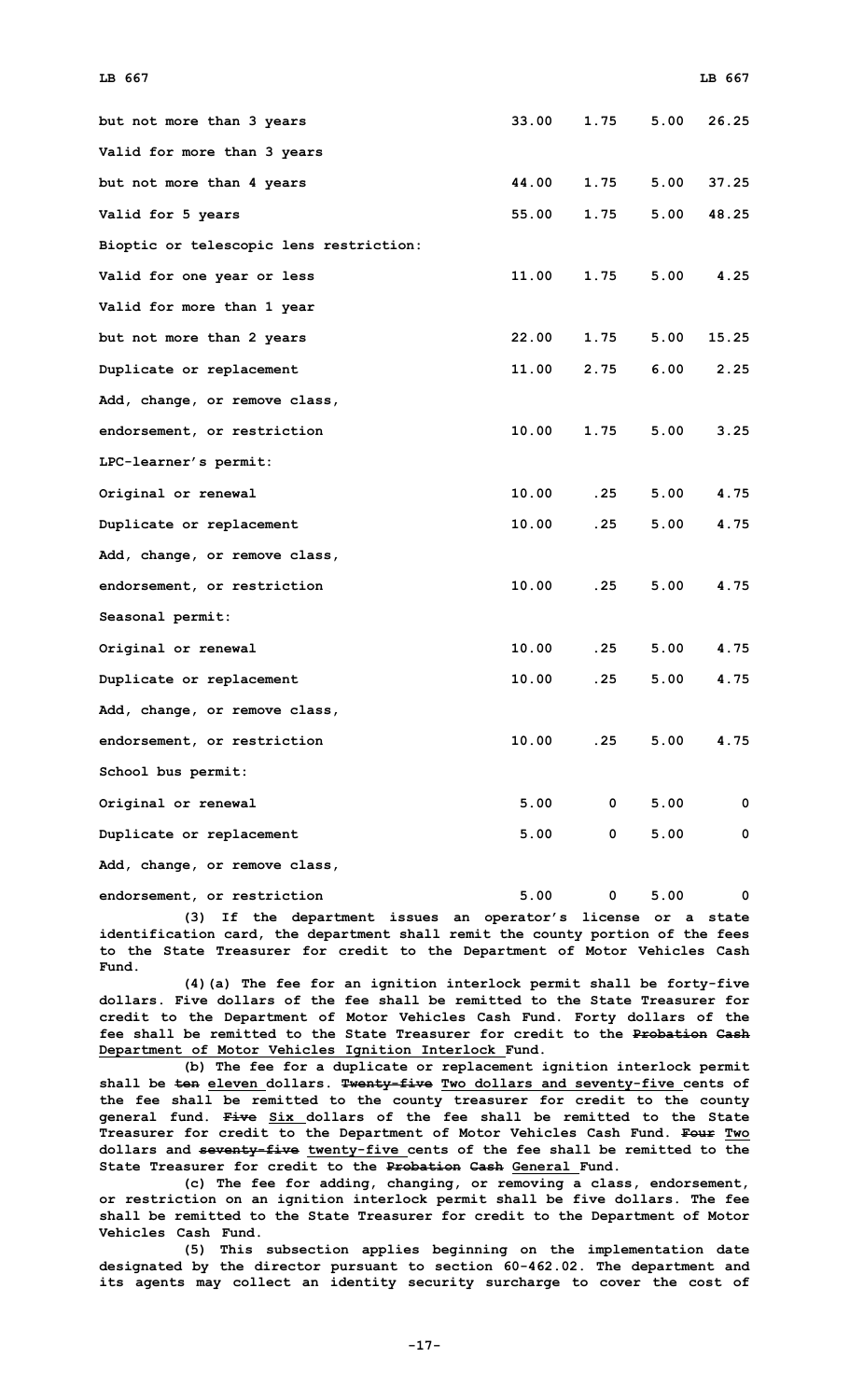**security and technology practices used to protect the identity of applicants for and holders of operators' licenses and state identification cards and to reduce identity theft, fraud, and forgery and counterfeiting of such licenses and cards to the maximum extent possible. The surcharge shall be in addition to all other required fees for operators' licenses and state identification cards. The amount of the surcharge shall be determined by the department. The surcharge shall not exceed eight dollars. The surcharge shall be remitted to the State Treasurer for credit to the Department of Motor Vehicles Cash Fund.**

**Sec. 29. Section 60-4,118.06, Reissue Revised Statutes of Nebraska, is amended to read:**

**60-4,118.06 (1) Upon receipt by the director of (a) <sup>a</sup> certified copy of <sup>a</sup> court order issued pursuant to section 60-6,211.05, <sup>a</sup> certified copy of an order for installation of an ignition interlock device and issuance of an ignition interlock permit pursuant to subdivision (1), (2), or (3) of section 60-6,197.03, or <sup>a</sup> copy of an order from the Board of Pardons pursuant to section 83-1,127.02, (b) sufficient evidence that the person has surrendered his or her operator's license to the Department of Motor Vehicles department and installed an approved ignition interlock device in accordance with such order, and (c) payment of the fee provided in section 60-4,115, such person may apply for an ignition interlock permit. A person subject to administrative license revocation under section 60-498.02 sections 60-498.01 to 60-498.04 shall be eligible for an ignition interlock permit as provided in such section. sections. The director shall issue an ignition interlock permit for the operation of <sup>a</sup> motor vehicle equipped with an ignition interlock device. Any person issued an ignition interlock permit pursuant to <sup>a</sup> court order who has no previous convictions under section 60-6,196, 60-6,197, or 60-6,197.06 and no previous administrative license revocation shall only operate the motor vehicle equipped with an ignition interlock device to and from his or her residence, for purposes of his or her place of employment, his or her school, an alcohol <sup>a</sup> substance abuse treatment program, his or her parole or probation officer, his or her continuing health care or the continuing health care of another person who is dependent upon the person, his or her court-ordered community service responsibilities, or an ignition interlock service facility. Any person issued an ignition interlock permit pursuant to <sup>a</sup> court order who has <sup>a</sup> previous conviction under section 60-6,196, 60-6,197, or 60-6,197.06 and no previous administrative license revocation shall only operate the motor vehicle to and from his or her residence for purposes of his or her employment, his or her school, or <sup>a</sup> substance abuse treatment program. The permit shall indicate for which purposes the permit may be used. All permits issued pursuant to this subsection shall indicate that the permit is not valid for the operation of any commercial motor vehicle.**

**(2) Upon expiration of the revocation period or upon expiration of an order issued by the Board of Pardons pursuant to section 83-1,127.02, <sup>a</sup> person may apply to the department in writing for issuance of an operator's license. Regardless of whether the license surrendered by such person under subsection (1) of this section has expired, the person shall apply for <sup>a</sup> new operator's license pursuant to the Motor Vehicle Operator's License Act.**

**(3)(a) An ignition interlock permit shall not be issued under this section or sections 60-498.01 to 60-498.04 to any person except in cases of <sup>a</sup> violation of subdivision (3)(b) or (c) of section 28-306, subdivision (3)(b) or (c) of section 28-394, section 60-6,196, 60-6,197, or 60-6,197.06, or section 2 of this act.**

**(b) An ignition interlock permit shall only be available to <sup>a</sup> holder of <sup>a</sup> Class M or O operator's license.**

**(4) The director shall revoke <sup>a</sup> person's ignition interlock permit issued under this section or sections 60-498.01 to 60-498.04 upon receipt of an (a) abstract of conviction indicating that the person had his or her operating privileges revoked or canceled or (b) administrative order revoking or canceling the person's operating privileges, if such conviction or order resulted from an incident other than the incident which resulted in the application for the ignition interlock permit.**

**(3) <sup>A</sup> person who operates <sup>a</sup> motor vehicle in violation of the purposes for operation indicated on the ignition interlock permit shall be guilty of <sup>a</sup> Class II misdemeanor, shall have his or her ignition interlock permit revoked, and shall serve the balance of any revocation period without the privilege to operate <sup>a</sup> motor vehicle using an ignition interlock device.**

**Sec. 30. Section 60-4,129, Reissue Revised Statutes of Nebraska, is amended to read:**

**60-4,129 (1) Any individual person whose operator's license is** revoked under section  $60-498.02$ ,  $60-4.183$ , or  $60-4.186$  or suspended under **section 43-3318 shall be eligible to operate any motor vehicle, except <sup>a</sup> commercial motor vehicle, in this state under an employment driving permit. An**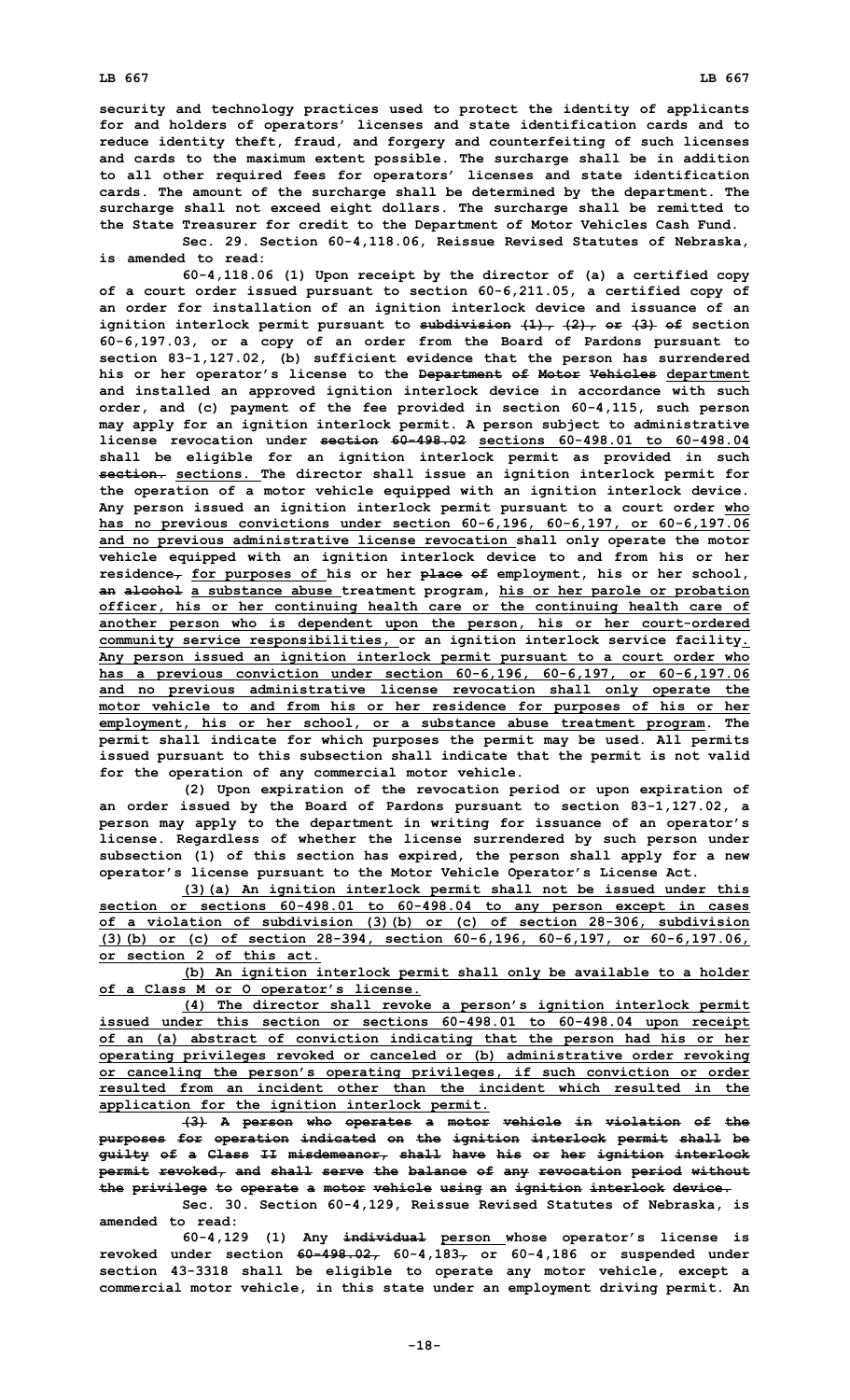**revocation is issued.**

**employment driving permit issued due to <sup>a</sup> revocation under section 60-498.02,**  $60-4,183$ <sub> $\tau$ </sub> or  $60-4,186$  is valid for the period of revocation. An employment **driving permit issued due to <sup>a</sup> suspension of an operator's license under section 43-3318 is valid for no more than three months and cannot be renewed. An employment driving permit shall not be issued to any person subject to an administrative license revocation who submitted to <sup>a</sup> chemical test pursuant to section 60-6,197 which disclosed the presence of <sup>a</sup> concentration of alcohol in violation of section 60-6,196 if the person's driving record abstract maintained in the department's computerized records shows one or more prior administrative license revocations on which final orders have been issued during the immediately preceding twelve-year period at the time the order of**

**(2) Any person whose operator's license has been suspended or revoked pursuant to any law of this state, except section 43-3318, 60-498.02, 60-4,183, or 60-4,186, shall not be eligible to receive an employment driving permit during the period of such suspension or revocation.**

**(3) An individual <sup>A</sup> person who is issued an employment driving permit may operate any motor vehicle, except <sup>a</sup> commercial motor vehicle, (a) from his or her residence to his or her place of employment and return and (b) during the normal course of employment if the use of <sup>a</sup> motor vehicle is necessary in the course of such employment. Such permit shall indicate for which purposes the permit may be used. All permits issued pursuant to this section shall indicate that the permit is not valid for the operation of any commercial motor vehicle.**

**(4) The operation of <sup>a</sup> motor vehicle by the holder of an employment driving permit, except as provided in this section, shall be unlawful. Any person who violates this section shall be guilty of <sup>a</sup> Class IV misdemeanor.**

**(5) The director shall revoke the <sup>a</sup> person's employment driving permit for an individual upon receipt of an abstract of conviction, other than <sup>a</sup> conviction which is based upon actions which resulted in the application for such employment driving permit, indicating that the individual person committed an offense for which points are assessed pursuant to section 60-4,182. If the permit is revoked in this manner, the individual person shall not be eligible to receive an employment driving permit for the remainder of the period of suspension or revocation of his or her operator's license.**

**Sec. 31. Section 60-4,164, Reissue Revised Statutes of Nebraska, is amended to read:**

**60-4,164 (1) Any person who operates or is in the actual physical control of <sup>a</sup> commercial motor vehicle upon <sup>a</sup> highway in this state shall be deemed to have given his or her consent to submit to <sup>a</sup> chemical test or tests of his or her blood or breath for the purpose of determining the amount of alcoholic content in his or her blood or breath.**

**(2) Any law enforcement officer who has been duly authorized to make arrests for violations of traffic laws of this state or of ordinances of any city or village who, after stopping or detaining the operator of any commercial motor vehicle, has reasonable grounds to believe that the operator was driving or in the actual physical control of <sup>a</sup> commercial motor vehicle while having any alcoholic liquor in his or her body may require such operator to submit to a chemical test or tests of his or her blood or breath for the purpose of determining the alcoholic content of such blood or breath.**

**(3) Any law enforcement officer who has been duly authorized to make arrests for violations of traffic laws of this state or of ordinances of any city or village may require any person who operates or has in his or her actual physical control <sup>a</sup> commercial motor vehicle upon <sup>a</sup> highway in this state to submit to <sup>a</sup> preliminary breath test of his or her breath for alcoholic content if the officer has reasonable grounds to believe that such person has any alcoholic liquor in his or her body, has committed <sup>a</sup> moving traffic violation, or has been involved in <sup>a</sup> traffic accident. Any such person who refuses to submit to <sup>a</sup> preliminary breath test shall be placed under arrest and shall be guilty of <sup>a</sup> Class V misdemeanor. Any person arrested for refusing to submit to <sup>a</sup> preliminary breath test or any person who submits to <sup>a</sup> preliminary breath test the results of which indicate the presence of any alcoholic liquor in such person's body may, upon the direction of <sup>a</sup> law enforcement officer, be required to submit to <sup>a</sup> chemical test or tests of his or her blood or breath for a determination of the alcoholic content.**

**(4) Any person operating or in the actual physical control of <sup>a</sup> commercial motor vehicle who submits to a chemical test or tests of his or her blood or breath which discloses the presence of any alcoholic liquor in his or her body shall be placed out of service for twenty-four hours by the law enforcement officer.**

**(5) Any person operating or in the actual physical control of <sup>a</sup> commercial motor vehicle who refuses to submit to a chemical test or tests of**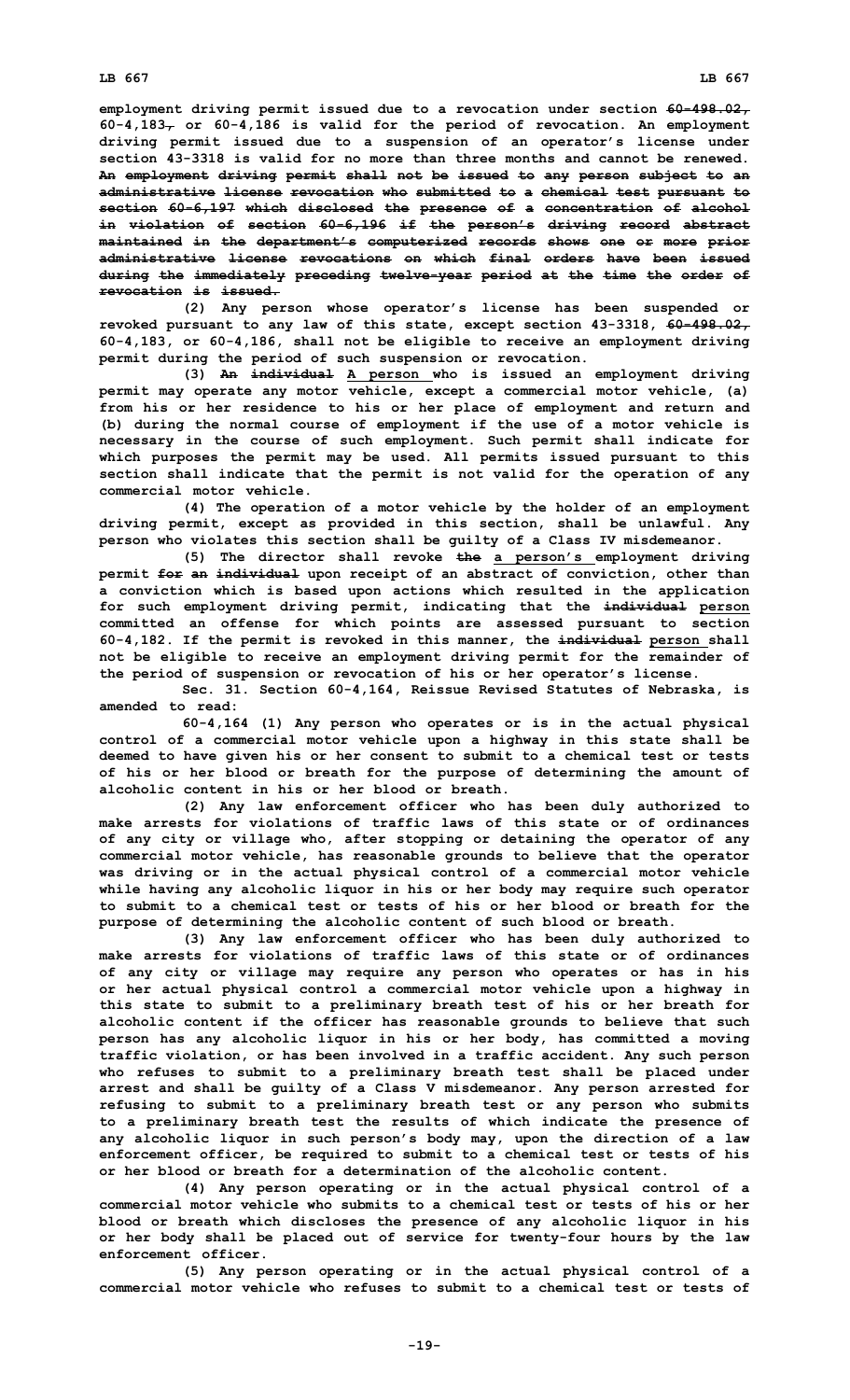**his or her blood or breath or any person operating or in the actual physical control of a commercial motor vehicle who submits to a chemical test or tests of his or her blood or breath which discloses an alcoholic concentration of: (a) Four-hundredths of one gram or more by weight of alcohol per one hundred milliliters of his or her blood or (b) four-hundredths of one gram or more by weight of alcohol per two hundred ten liters of his or her breath shall be placed out of service for twenty-four hours by the law enforcement officer, and the officer shall forward to the director <sup>a</sup> sworn report. The director may accept <sup>a</sup> sworn report submitted electronically. The report shall state that the person was operating or in the actual physical control of <sup>a</sup> commercial motor vehicle, was requested to submit to the required chemical test or tests, and refused to submit to the required chemical test or tests or submitted to the required chemical test or tests and possessed an alcohol concentration at or in excess of that specified by this subsection.**

**(6) Any person involved in <sup>a</sup> commercial motor vehicle accident in this state may be required to submit to <sup>a</sup> chemical test or tests of his or her blood or breath by any law enforcement officer if the officer has reasonable grounds to believe that such person was driving or was in actual physical control of <sup>a</sup> commercial motor vehicle on <sup>a</sup> highway in this state while under the influence of alcoholic liquor at the time of the accident. A person involved in <sup>a</sup> commercial motor vehicle accident subject to the implied consent law of this state shall not be deemed to have withdrawn consent to submit to a chemical test or tests of his or her blood or breath by reason of leaving this state. If the person refuses <sup>a</sup> test or tests under this section and leaves the state for any reason following an accident, he or she shall remain subject to this section upon return.**

**Sec. 32. Section 60-601, Reissue Revised Statutes of Nebraska, is amended to read:**

**60-601 Sections 60-601 to 60-6,379 and sections 38 and 41 of this act shall be known and may be cited as the Nebraska Rules of the Road.**

**Sec. 33. Section 60-6,197, Reissue Revised Statutes of Nebraska, is amended to read:**

**60-6,197 (1) Any person who operates or has in his or her actual physical control <sup>a</sup> motor vehicle in this state shall be deemed to have given his or her consent to submit to <sup>a</sup> chemical test or tests of his or her blood, breath, or urine for the purpose of determining the concentration of alcohol or the presence of drugs in such blood, breath, or urine.**

**(2) Any peace officer who has been duly authorized to make arrests for violations of traffic laws of this state or of ordinances of any city or village may require any person arrested for any offense arising out of acts alleged to have been committed while the person was driving or was in actual physical control of <sup>a</sup> motor vehicle while under the influence of alcoholic liquor or drugs to submit to <sup>a</sup> chemical test or tests of his or her blood, breath, or urine for the purpose of determining the concentration of alcohol or the presence of drugs in such blood, breath, or urine when the officer has reasonable grounds to believe that such person was driving or was in the actual physical control of <sup>a</sup> motor vehicle in this state while under the influence of alcoholic liquor or drugs in violation of section 60-6,196.**

**(3) Any person arrested as described in subsection (2) of this section may, upon the direction of <sup>a</sup> peace officer, be required to submit to <sup>a</sup> chemical test or tests of his or her blood, breath, or urine for <sup>a</sup> determination of the concentration of alcohol or the presence of drugs. If the chemical test discloses the presence of <sup>a</sup> concentration of alcohol in violation of subsection (1) of section 60-6,196, the person shall be subject to the administrative license revocation procedures provided in sections 60-498.01 to 60-498.04 and upon conviction shall be punished as provided in sections 60-6,197.02 to 60-6,197.08. Any person who refuses to submit to such test or tests required pursuant to this section shall be subject to the administrative license revocation procedures provided in sections 60-498.01 to 60-498.04 and shall be guilty of <sup>a</sup> crime and upon conviction punished as provided in sections 60-6,197.02 to 60-6,197.08.**

**(4) Any person involved in <sup>a</sup> motor vehicle accident in this state may be required to submit to <sup>a</sup> chemical test or tests of his or her blood, breath, or urine by any peace officer if the officer has reasonable grounds to believe that the person was driving or was in actual physical control of <sup>a</sup> motor vehicle on <sup>a</sup> public highway in this state while under the influence of alcoholic liquor or drugs at the time of the accident. A person involved in <sup>a</sup> motor vehicle accident subject to the implied consent law of this state shall not be deemed to have withdrawn consent to submit to a chemical test of his or her blood, breath, or urine by reason of leaving this state. If the person refuses <sup>a</sup> test under this section and leaves the state for any reason following an accident, he or she shall remain subject to subsection**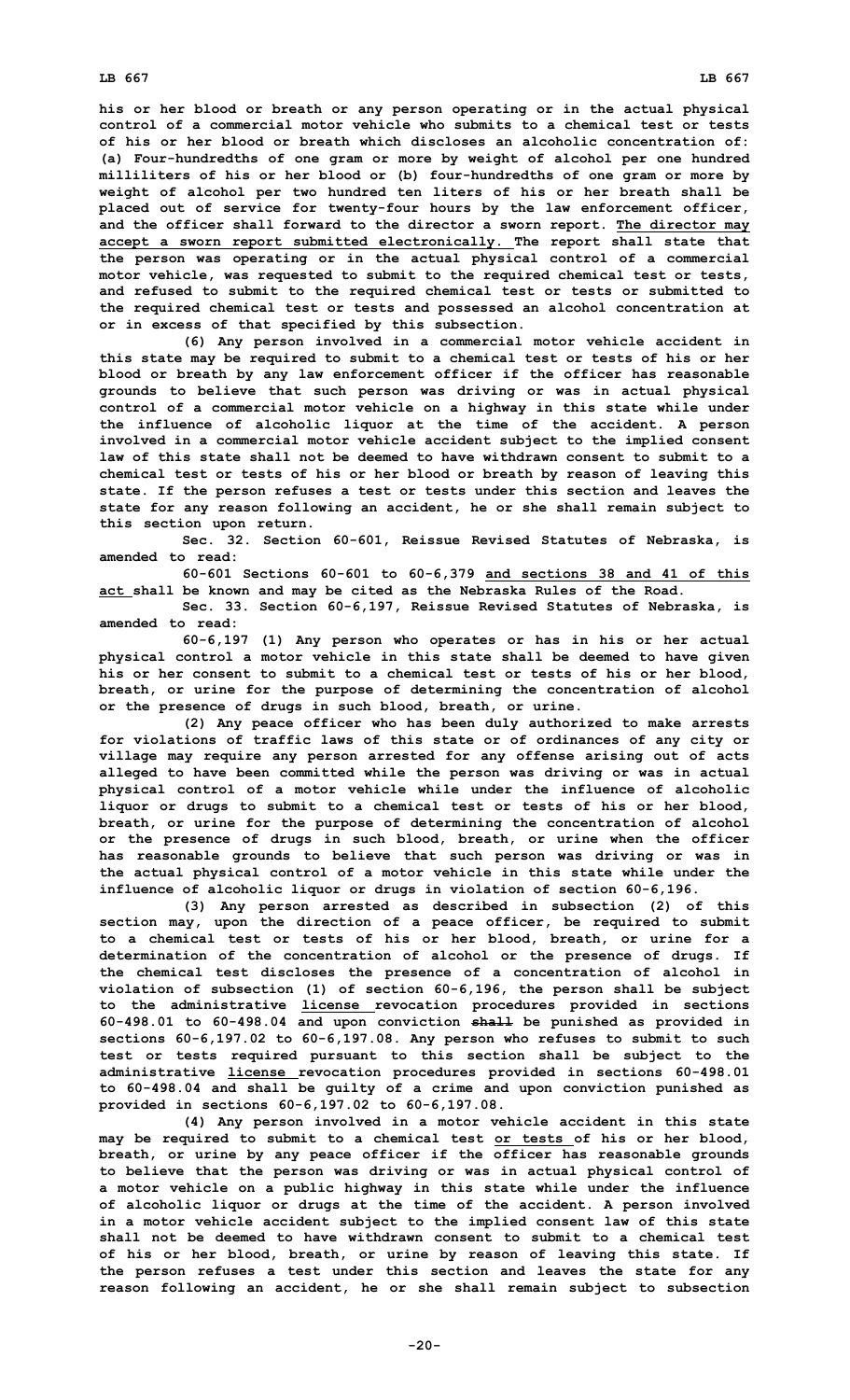**(3) of this section and section 60-498.02 sections 60-498.01 to 60-498.04 upon return.**

**(5) Any person who is required to submit to <sup>a</sup> chemical blood, breath, or urine test or tests pursuant to this section shall be advised that refusal to submit to such test or tests is <sup>a</sup> separate crime for which the person may be charged. Failure to provide such advisement shall not affect the admissibility of the chemical test result in any legal proceedings. However, failure to provide such advisement shall negate the state's ability to bring any criminal charges against <sup>a</sup> refusing party pursuant to this section.**

**(6) Refusal to submit to <sup>a</sup> chemical blood, breath, or urine test or tests pursuant to this section shall be admissible evidence in any action for <sup>a</sup> violation of section 60-6,196 or <sup>a</sup> city or village ordinance enacted in conformance with such section.**

**Sec. 34. Section 60-6,197.02, Reissue Revised Statutes of Nebraska, is amended to read:**

**60-6,197.02 (1) A violation of section 60-6,196 or 60-6,197 shall be punished as provided in section 60-6,197.03. For purposes of sentencing under section 60-6,197.03:**

**(a) Prior conviction means <sup>a</sup> conviction for <sup>a</sup> violation committed within the twelve-year fifteen-year period prior to the offense for which the sentence is being imposed as follows:**

**(i) For <sup>a</sup> violation of section 60-6,196:**

**(A) Any conviction for <sup>a</sup> violation of subdivision (3)(b) or (c) of section 28-306, subdivision (3)(b) or (c) of section 28-394, section 60-6,196, 60-6,197, or 60-6,198, or section 2 of this act;**

**(B) Any conviction for <sup>a</sup> violation of <sup>a</sup> city or village ordinance enacted in conformance with section 60-6,196 or 60-6,197; or**

**(C) Any conviction under <sup>a</sup> law of another state if, at the time of the conviction under the law of such other state, the offense for which the person was convicted would have been <sup>a</sup> violation of subdivision (3)(b) or (c) of section 28-306, subdivision (3)(b) or (c) of section 28-394, section 60-6,196, 60-6,197, or 60-6,198, or section 2 of this act; or**

**(D) Any conviction for <sup>a</sup> violation of section 60-6,198; or**

**(ii) For <sup>a</sup> violation of section 60-6,197:**

**(A) Any conviction for <sup>a</sup> violation of subdivision (3)(b) or (c) of section 28-306, subdivision (3)(b) or (c) of section 28-394, section 60-6,196, 60-6,197, or 60-6,198, or section 2 of this act;**

**(B) Any conviction for <sup>a</sup> violation of <sup>a</sup> city or village ordinance enacted in conformance with section 60-6,196 or 60-6,197; or**

**(C) Any conviction under <sup>a</sup> law of another state if, at the time of the conviction under the law of such other state, the offense for which the person was convicted would have been <sup>a</sup> violation of subdivision (3)(b) or (c) of section 28-306, subdivision (3)(b) or (c) of section 28-394, section 60-6,196, 60-6,197, or 60-6,198, or section 2 of this act;**

**(b) Prior conviction includes any conviction under subdivision (3)(b) or (c) of section 28-306, subdivision (3)(b) or (c) of section 28-394, section 60-6,196, 60-6,197, or 60-6,198, or section 2 of this act, or any city or village ordinance enacted in conformance with any of such sections, section 60-6,196 or 60-6,197, as such sections or city or village ordinances existed at the time of such conviction regardless of subsequent amendments to any of such sections or city or village ordinances; and**

**(c) Twelve-year Fifteen-year period means the period computed from the date of the prior offense to the date of the offense which resulted in the conviction for which the sentence is being imposed.**

**(2) In any case charging <sup>a</sup> violation of section 60-6,196 or 60-6,197, the prosecutor or investigating agency shall use due diligence to obtain the person's driving record from the Department of Motor Vehicles and the person's driving record from other states where he or she is known to have resided within the last twelve fifteen years. The prosecutor shall certify to the court, prior to sentencing, that such action has been taken. The prosecutor shall present as evidence for purposes of sentence enhancement <sup>a</sup> court-certified copy or an authenticated copy of <sup>a</sup> prior conviction in another state. The court-certified or authenticated copy shall be prima facie evidence of such prior conviction.**

**(3) For each conviction for <sup>a</sup> violation of section 60-6,196 or 60-6,197, the court shall, as part of the judgment of conviction, make <sup>a</sup> finding on the record as to the number of the convicted person's prior convictions. The convicted person shall be given the opportunity to review the record of his or her prior convictions, bring mitigating facts to the attention of the court prior to sentencing, and make objections on the record regarding the validity of such prior convictions.**

**(4) <sup>A</sup> person arrested for <sup>a</sup> violation of section 60-6,196 or**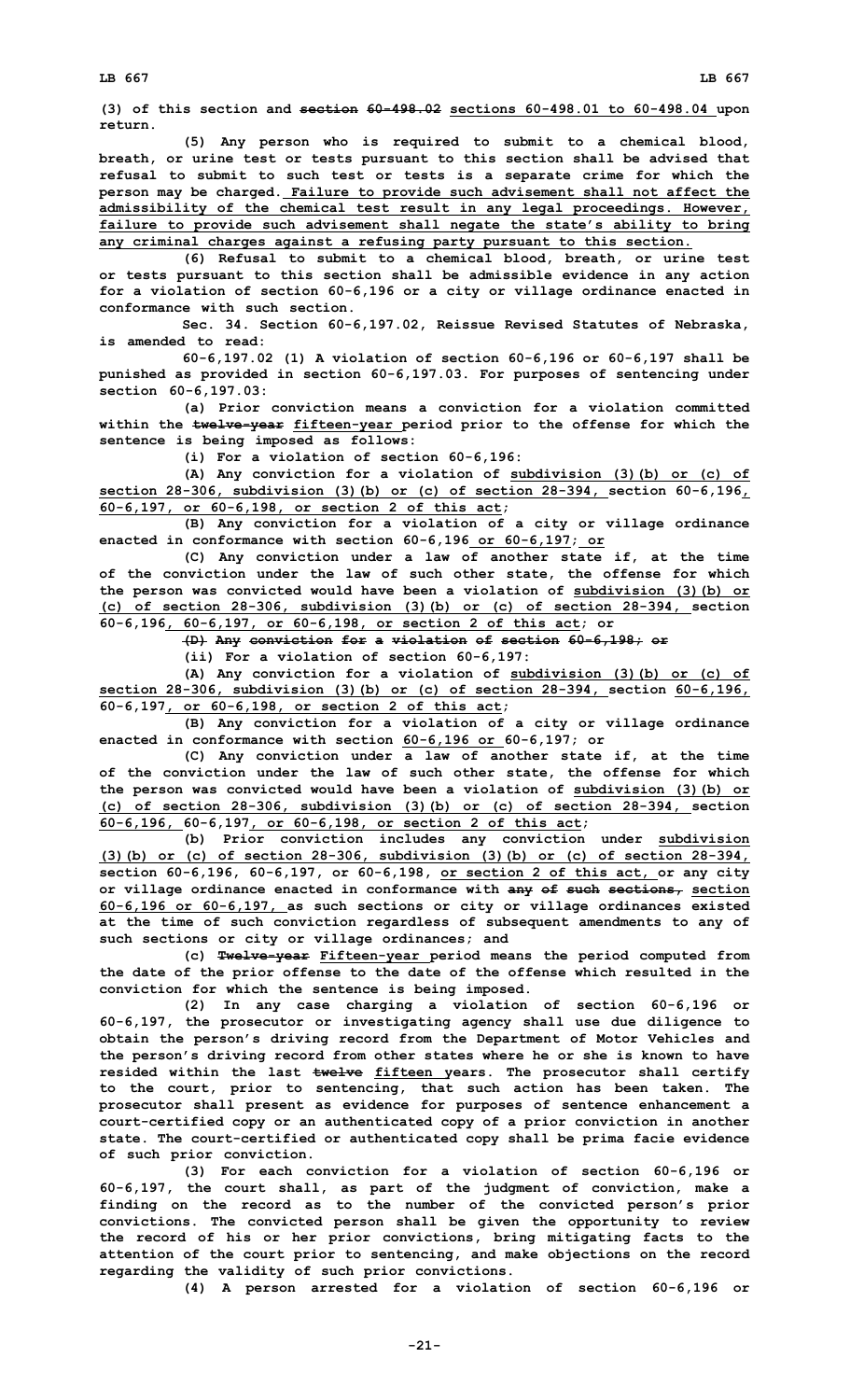**60-6,197 before May 14, 2009, the operative date of this act but sentenced pursuant to section 60-6,197.03 for such violation on or after May 14, 2009, the operative date of this act shall be sentenced according to the provisions of section 60-6,197.03 in effect on the date of arrest.**

**Sec. 35. Section 60-6,197.03, Reissue Revised Statutes of Nebraska, is amended to read:**

**60-6,197.03 Any person convicted of <sup>a</sup> violation of section 60-6,196 or 60-6,197 shall be punished as follows:**

**(1) Except as provided in subdivision (2) of this section, if such person has not had <sup>a</sup> prior conviction, such person shall be guilty of <sup>a</sup> Class W misdemeanor, and the court shall, as part of the judgment of conviction, order that the operator's license of such person be revoked or impounded for <sup>a</sup> period of six months from the date ordered by the court. If the court orders the person's operator's license impounded, the court shall also order that the person shall not operate <sup>a</sup> motor vehicle for <sup>a</sup> period of six months and shall not order the installation of an ignition interlock device or an ignition interlock permit. If the court orders the person's operator's license revoked, the revocation period shall be for six months. The revocation order shall require that the person not drive for <sup>a</sup> period of thirty days, after which the court may order that the person apply for an ignition interlock permit pursuant to section 60-6,211.05 for the remainder of the revocation period and have an ignition interlock device installed on any motor vehicle he or she operates during the remainder of the revocation period. Such revocation or impoundment shall be administered upon sentencing, upon final judgment of any appeal or review, or upon the date that any probation is revoked.**

**If the court places such person on probation or suspends the sentence for any reason, the court shall, as one of the conditions of probation or sentence suspension, order that the operator's license of such person be revoked for <sup>a</sup> period of sixty days from the date ordered by the court. The court may shall order that during the period of revocation the person apply for an ignition interlock permit and the installation of an ignition interlock device pursuant to section 60-6,211.05. Such order of probation or sentence suspension shall also include, as one of its conditions, the payment of <sup>a</sup> four-hundred-dollar fine;**

**(2) If such person has not had <sup>a</sup> prior conviction and, as part of the current violation, had <sup>a</sup> concentration of fifteen-hundredths of one gram or more by weight of alcohol per one hundred milliliters of his or her blood or fifteen-hundredths of one gram or more by weight of alcohol per two hundred ten liters of his or her breath, such person shall be guilty of <sup>a</sup> Class W misdemeanor, and the court shall, as part of the judgment of conviction, revoke the operator's license of such person for <sup>a</sup> period of one year from the date ordered by the court. The revocation order shall require that the person not drive for <sup>a</sup> period of sixty days, after which the court may order that the person apply for an ignition interlock permit pursuant to subdivision (1)(b) of section 60-6,197.01 for the remainder of the revocation period and have an ignition interlock device installed on any motor vehicle he or she operates during the remainder of the revocation period. Such revocation shall be administered upon sentencing, upon final judgment of any appeal or review, or upon the date that any probation is revoked.**

**If the court places such person on probation or suspends the sentence for any reason, the court shall, as one of the conditions of probation or sentence suspension, order that the operator's license of such person be revoked for <sup>a</sup> period of one year from the date ordered by the court. The revocation order shall require that the person not drive for <sup>a</sup> period of forty-five days, after which the court may order that the person apply for an ignition interlock permit pursuant to subdivision (1)(b) of section 60-6,197.01 for the remainder of the revocation period and have an ignition interlock device installed on any motor vehicle he or she operates during the remainder of the revocation period. Such revocation shall be administered upon sentencing, upon final judgment of any appeal or review, or upon the date that any probation is revoked. Such order of probation or sentence suspension shall also include, as conditions, the payment of <sup>a</sup> five-hundred-dollar fine and either confinement in the city or county jail for two days or the imposition of not less than one hundred twenty hours of community service;**

**(3) Except as provided in subdivision (5) of this section, if such person has had one prior conviction, such person shall be guilty of <sup>a</sup> Class W misdemeanor, and the court shall, as part of the judgment of conviction, order that the operator's license of such person be revoked for <sup>a</sup> period of one year from the date ordered by the court. The revocation order shall require that the person not drive for <sup>a</sup> period of sixty forty-five days, after which the court may shall order that the person apply for an ignition interlock permit for the remainder of the revocation period and have an**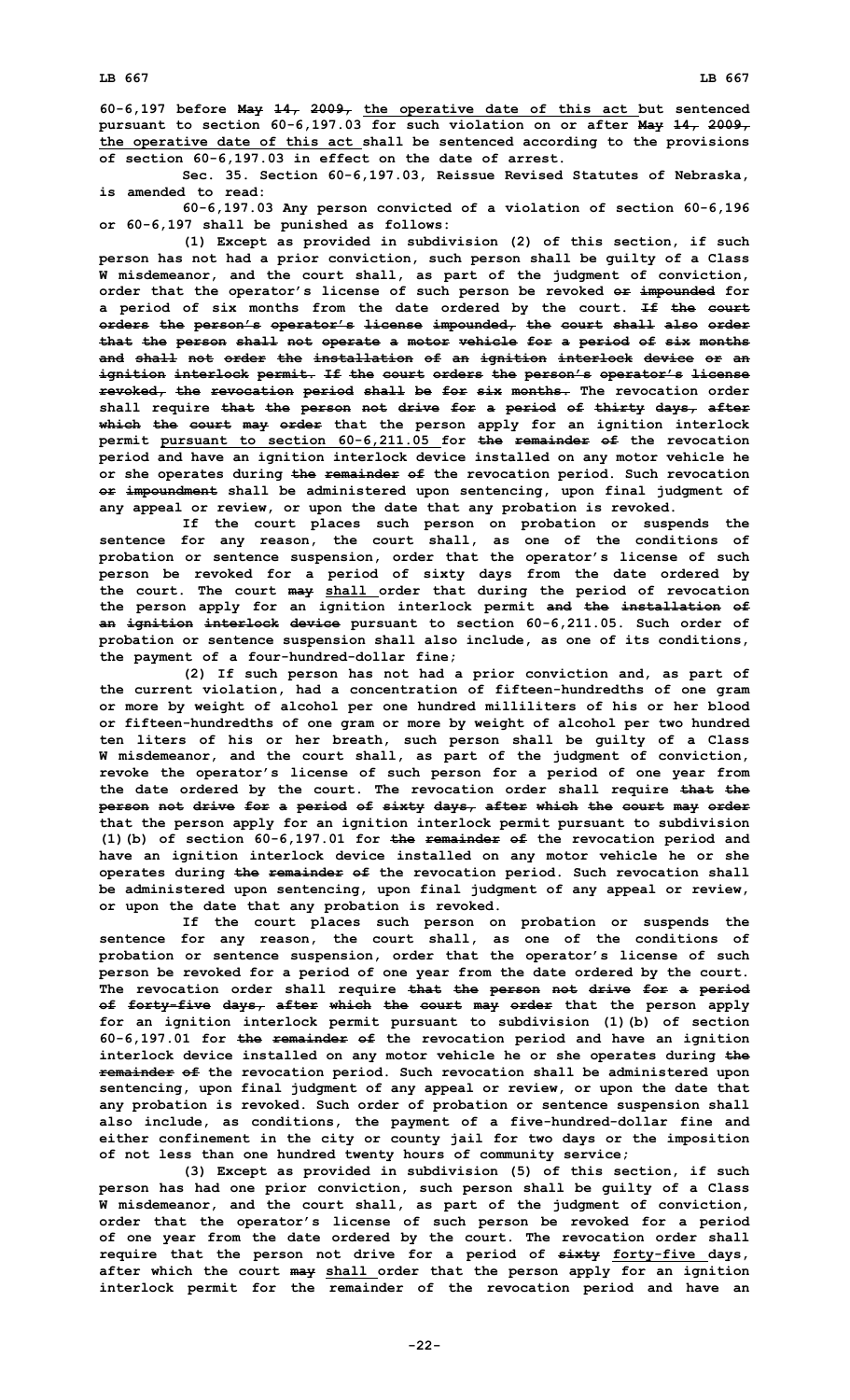**ignition interlock device installed on any motor vehicle he or she owns or operates during the remainder of the revocation period and shall issue an order pursuant to subdivision (1)(b) of section 60-6,197.01. Such revocation shall be administered upon sentencing, upon final judgment of any appeal or review, or upon the date that any probation is revoked.**

**If the court places such person on probation or suspends the sentence for any reason, the court shall, as one of the conditions of probation or sentence suspension, order that the operator's license of such person be revoked for <sup>a</sup> period of one year from the date ordered by the court. The revocation order shall require that the person not drive for <sup>a</sup> period of forty-five days, after which the court may shall order that during the period of revocation the person apply for an ignition interlock permit and installation of an ignition interlock device pursuant to section 60-6,211.05 and shall issue an order pursuant to subdivision (1)(b) of section 60-6,197.01. Such order of probation or sentence suspension shall also include, as conditions, the payment of <sup>a</sup> five-hundred-dollar fine and either confinement in the city or county jail for ten days or the imposition of not less than two hundred forty hours of community service;**

**(4) Except as provided in subdivision (6) of this section, if such person has had two prior convictions, such person shall be guilty of <sup>a</sup> Class W misdemeanor, and the court shall, as part of the judgment of conviction, order that the operator's license of such person be revoked for <sup>a</sup> period of fifteen years from the date ordered by the court and shall issue an order pursuant to section 60-6,197.01. Such orders shall be administered upon sentencing, upon final judgment of any appeal or review, or upon the date that any probation is revoked.**

**If the court places such person on probation or suspends the sentence for any reason, the court shall, as one of the conditions of probation or sentence suspension, order that the operator's license of such person be revoked for <sup>a</sup> period of at least two years but not more than fifteen years from the date ordered by the court. The revocation order shall require that the person not drive for <sup>a</sup> period of forty-five days, after which the court may order that during the period of revocation the person apply for an ignition interlock permit and installation of an ignition interlock device issued pursuant to section 60-6,211.05 and shall issue an order pursuant to subdivision (1)(b) of section 60-6,197.01. Such order of probation or sentence suspension shall also include, as conditions, the payment of <sup>a</sup> six-hundred-dollar fine and confinement in the city or county jail for thirty days;**

**(5) If such person has had one prior conviction and, as part of the current violation, had <sup>a</sup> concentration of fifteen-hundredths of one gram or more by weight of alcohol per one hundred milliliters of his or her blood or fifteen-hundredths of one gram or more by weight of alcohol per two hundred ten liters of his or her breath or refused to submit to <sup>a</sup> test as required under section 60-6,197, such person shall be guilty of <sup>a</sup> Class <sup>I</sup> misdemeanor, and the court shall, as part of the judgment of conviction, revoke the operator's license of such person for <sup>a</sup> period of at least one year but not more than fifteen years from the date ordered by the court and shall issue an order pursuant to section 60-6,197.01. Such revocation and order shall be administered upon sentencing, upon final judgment of any appeal or review, or upon the date that any probation is revoked. The court shall also sentence such person to serve at least ninety days' imprisonment in the city or county jail or an adult correctional facility.**

**If the court places such person on probation or suspends the sentence for any reason, the court shall, as one of the conditions of probation or sentence suspension, order that the operator's license of such person be revoked for <sup>a</sup> period of at least one year but not more than fifteen years from the date ordered by the court. The revocation order shall require that the person not drive for <sup>a</sup> period of forty-five days, after which the court may order that during the period of revocation the person apply for an ignition interlock permit and installation of an ignition interlock device issued pursuant to section 60-6,211.05 and shall issue an order pursuant to subdivision (1)(b) of section 60-6,197.01. Such order of probation or sentence suspension shall also include, as conditions, the payment of <sup>a</sup> one-thousand-dollar fine and confinement in the city or county jail for thirty days;**

**(6) If such person has had two prior convictions and, as part of the current violation, had <sup>a</sup> concentration of fifteen-hundredths of one gram or more by weight of alcohol per one hundred milliliters of his or her blood or fifteen-hundredths of one gram or more by weight of alcohol per two hundred ten liters of his or her breath or refused to submit to a test as required under section 60-6,197, such person shall be guilty of <sup>a</sup> Class IIIA**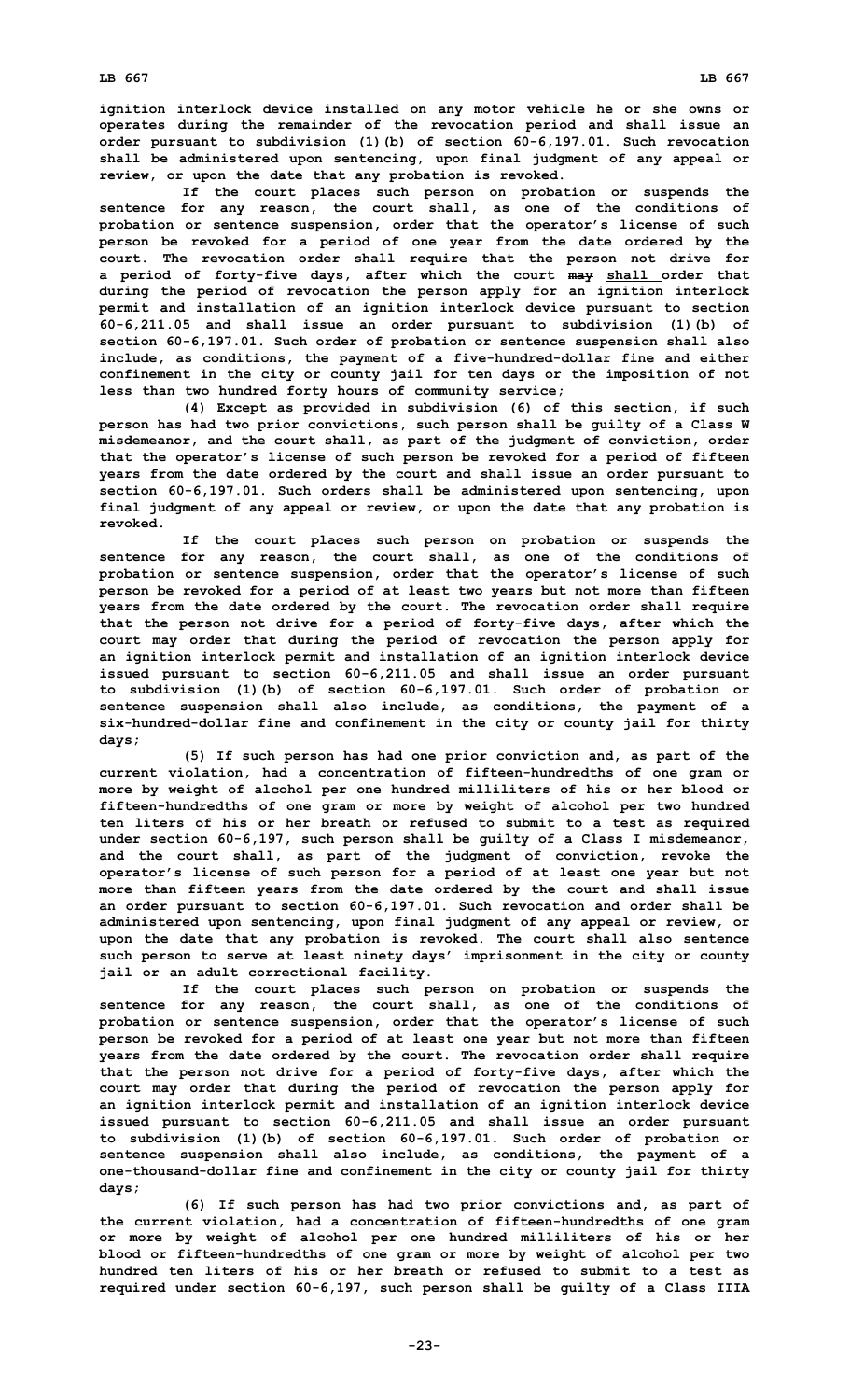**felony, and the court shall, as part of the judgment of conviction, revoke the operator's license of such person for <sup>a</sup> period of fifteen years from the date ordered by the court and shall issue an order pursuant to section 60-6,197.01. Such revocation and order shall be administered upon sentencing, upon final judgment of any appeal or review, or upon the date that any probation is revoked. The court shall also sentence such person to serve at least one hundred eighty days' imprisonment in the city or county jail or an adult correctional facility.**

**If the court places such person on probation or suspends the sentence for any reason, the court shall, as one of the conditions of probation or sentence suspension, order that the operator's license of such person be revoked for <sup>a</sup> period of at least five years but not more than fifteen years from the date ordered by the court. The revocation order shall require that the person not drive for <sup>a</sup> period of forty-five days, after which the court may order that during the period of revocation the person apply for an ignition interlock permit and installation of an ignition interlock device issued pursuant to section 60-6,211.05 and shall issue an order pursuant to subdivision (1)(b) of section 60-6,197.01. Such order of probation or sentence suspension shall also include, as conditions, the payment of <sup>a</sup> one-thousand-dollar fine, and confinement in the city or county jail for sixty days, and, upon release from such confinement, the use of <sup>a</sup> continuous alcohol monitoring device and abstention from alcohol use at all times for no less than sixty days;**

**(7) Except as provided in subdivision (8) of this section, if such person has had three prior convictions, such person shall be guilty of <sup>a</sup> Class IIIA felony, and the court shall, as part of the judgment of conviction, order that the operator's license of such person be revoked for <sup>a</sup> period of fifteen years from the date ordered by the court and shall issue an order pursuant to section 60-6,197.01. Such orders shall be administered upon sentencing, upon final judgment of any appeal or review, or upon the date that any probation is revoked. The court shall also sentence such person to serve at least one hundred eighty days' imprisonment in the city or county jail or an adult correctional facility.**

**If the court places such person on probation or suspends the sentence for any reason, the court shall, as one of the conditions of probation or sentence suspension, order that the operator's license of such person be revoked for <sup>a</sup> period of fifteen years from the date ordered by the court. The revocation order shall require that the person not drive for <sup>a</sup> period of forty-five days, after which the court may order that during the period of revocation the person apply for an ignition interlock permit and installation of an ignition interlock device issued pursuant to section 60-6,211.05 and shall issue an order pursuant to subdivision (1)(b) of section 60-6,197.01. Such order of probation or sentence suspension shall also include, as conditions, the payment of <sup>a</sup> one-thousand-dollar fine, and confinement in the city or county jail for ninety days, and, upon release from such confinement, the use of <sup>a</sup> continuous alcohol monitoring device and abstention from alcohol use at all times for no less than ninety days;**

**(8) If such person has had three prior convictions and, as part of the current violation, had <sup>a</sup> concentration of fifteen-hundredths of one gram or more by weight of alcohol per one hundred milliliters of his or her blood or fifteen-hundredths of one gram or more by weight of alcohol per two hundred ten liters of his or her breath or refused to submit to a test as required under section 60-6,197, such person shall be guilty of <sup>a</sup> Class III felony, and the court shall, as part of the judgment of conviction, revoke the operator's license of such person for <sup>a</sup> period of fifteen years from the date ordered by the court and shall issue an order pursuant to section 60-6,197.01. Such revocation and order shall be administered upon sentencing, upon final judgment of any appeal or review, or upon the date that any probation is revoked.**

**If the court places such person on probation or suspends the sentence for any reason, the court shall, as one of the conditions of probation or sentence suspension, order that the operator's license of such person be revoked for <sup>a</sup> period of fifteen years from the date ordered by the court. The revocation order shall require that the person not drive for <sup>a</sup> period of forty-five days, after which the court may order that during the period of revocation the person apply for an ignition interlock permit and installation of an ignition interlock device issued pursuant to section 60-6,211.05 and shall issue an order pursuant to subdivision (1)(b) of section 60-6,197.01. Such order of probation or sentence suspension shall also include, as conditions, the payment of <sup>a</sup> one-thousand-dollar fine, and confinement in the city or county jail for one hundred twenty days, and, upon release from such confinement, the use of <sup>a</sup> continuous alcohol monitoring**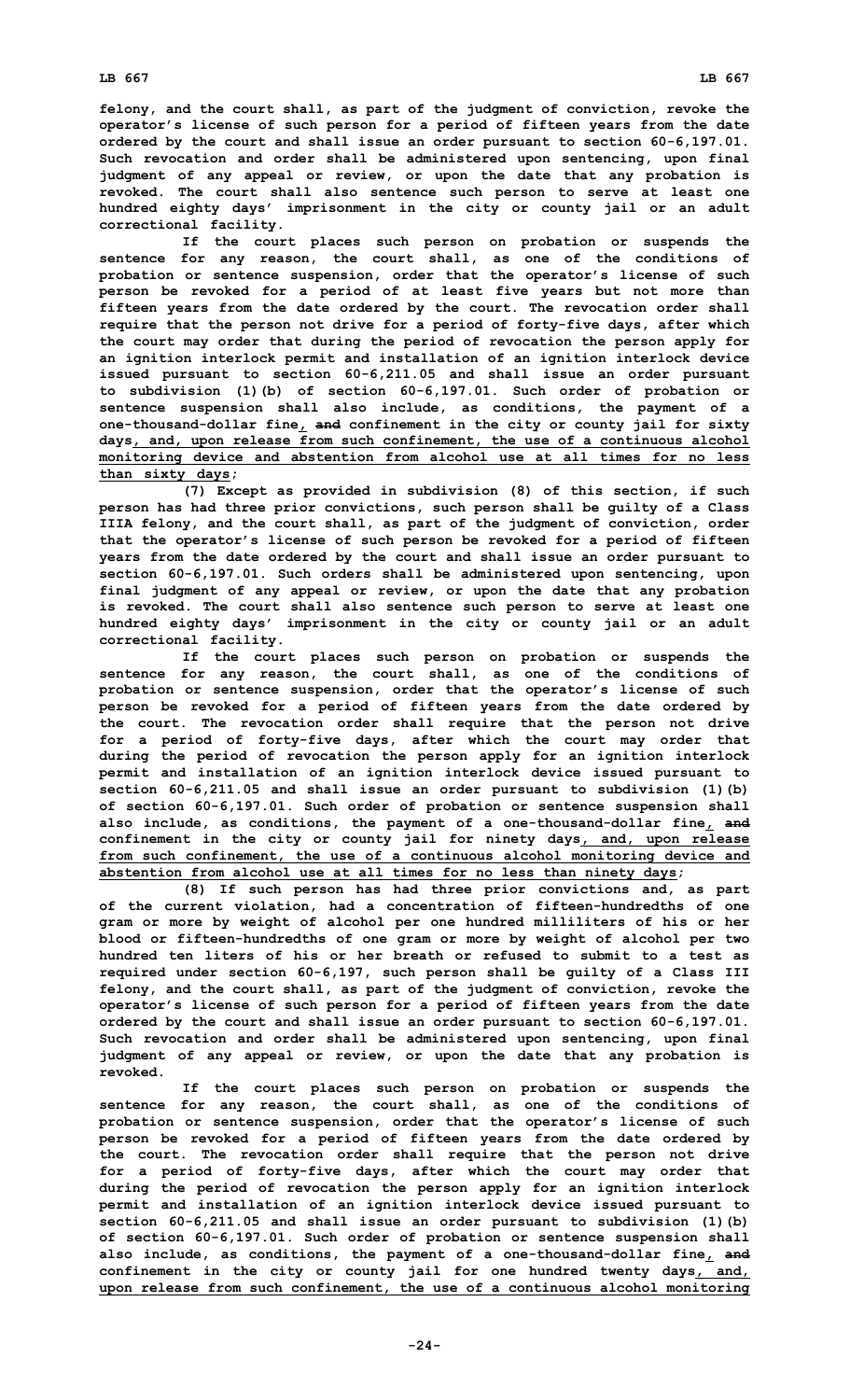**device and abstention from alcohol use at all times for no less than one hundred twenty days;**

**(9) Except as provided in subdivision (10) of this section, if such person has had four or more prior convictions, such person shall be guilty of <sup>a</sup> Class III felony, and the court shall, as part of the judgment of conviction, order that the operator's license of such person be revoked for <sup>a</sup> period of fifteen years from the date ordered by the court and shall issue an order pursuant to section 60-6,197.01. Such orders shall be administered upon sentencing, upon final judgment of any appeal or review, or upon the date that any probation is revoked.**

**If the court places such person on probation or suspends the sentence for any reason, the court shall, as one of the conditions of probation or sentence suspension, order that the operator's license of such person be revoked for <sup>a</sup> period of fifteen years from the date ordered by the court. The revocation order shall require that the person not drive for <sup>a</sup> period of forty-five days, after which the court may order that during the period of revocation the person apply for an ignition interlock permit and installation of an ignition interlock device issued pursuant to section 60-6,211.05 and shall issue an order pursuant to subdivision (1)(b) of section 60-6,197.01. Such order of probation or sentence suspension shall also include, as conditions, the payment of <sup>a</sup> one-thousand-dollar fine, and confinement in the city or county jail for one hundred eighty days, and, upon release from such confinement, the use of <sup>a</sup> continuous alcohol monitoring device and abstention from alcohol use at all times for no less than one hundred eighty days; and**

**(10) If such person has had four or more prior convictions and, as part of the current violation, had <sup>a</sup> concentration of fifteen-hundredths of one gram or more by weight of alcohol per one hundred milliliters of his or her blood or fifteen-hundredths of one gram or more by weight of alcohol per two hundred ten liters of his or her breath or refused to submit to a test as required under section 60-6,197, such person shall be guilty of <sup>a</sup> Class II felony and the court shall, as part of the judgment of conviction, revoke the operator's license of such person for <sup>a</sup> period of fifteen years from the date ordered by the court and shall issue an order pursuant to section 60-6,197.01. Such revocation and order shall be administered upon sentencing, upon final judgment of any appeal or review, or upon the date that any probation is revoked.**

**If the court places such person on probation or suspends the sentence for any reason, the court shall, as one of the conditions of probation or sentence suspension, order that the operator's license of such person be revoked for <sup>a</sup> period of fifteen years from the date ordered by the court. The revocation order shall require that the person not drive for <sup>a</sup> period of forty-five days, after which the court may order that during the period of revocation the person apply for an ignition interlock permit and installation of an ignition interlock device issued pursuant to section 60-6,211.05 and shall issue an order pursuant to subdivision (1)(b) of section 60-6,197.01. Such order of probation or sentence suspension shall also include, as conditions, the payment of <sup>a</sup> one-thousand-dollar fine, and confinement in the city or county jail for one hundred eighty days, and, upon release from such confinement, the use of <sup>a</sup> continuous alcohol monitoring device and abstention from alcohol use at all times for no less than one hundred eighty days.**

**Sec. 36. Section 60-6,197.05, Reissue Revised Statutes of Nebraska, is amended to read:**

**60-6,197.05 Any period of revocation imposed by the court for <sup>a</sup> violation of section 60-6,196 or 60-6,197 shall be reduced by any period of revocation imposed under sections 60-498.01 to 60-498.04, including any period during which <sup>a</sup> person has <sup>a</sup> valid ignition interlock permit, arising from the same incident.section 60-498.02. Any period of revocation imposed under subdivision (1) of section 60-6,197.03 for <sup>a</sup> violation of section 60-6,196 or 60-6,197 or under subdivision (2)(a) of section 60-6,196, as such section existed prior to July 16, 2004, shall not prohibit the operation of <sup>a</sup> motor vehicle under the terms and conditions of an employment driving permit issued pursuant to subsection (2) of section 60-498.02.**

**Sec. 37. Section 60-6,197.09, Reissue Revised Statutes of Nebraska, is amended to read:**

**60-6,197.09 Notwithstanding the provisions of section 60-498.02 or 60-6,197.03, <sup>a</sup> person who commits <sup>a</sup> violation punishable under subdivision (3)(b) or (c) of section 28-306 or subdivision (3)(b) or (c) of section 28-394 or <sup>a</sup> violation of section 60-6,196, 60-6,197, or 60-6,198 while participating in criminal proceedings for <sup>a</sup> violation of section 60-6,196, 60-6,197, or 60-6,198, or <sup>a</sup> city or village ordinance enacted in accordance with section**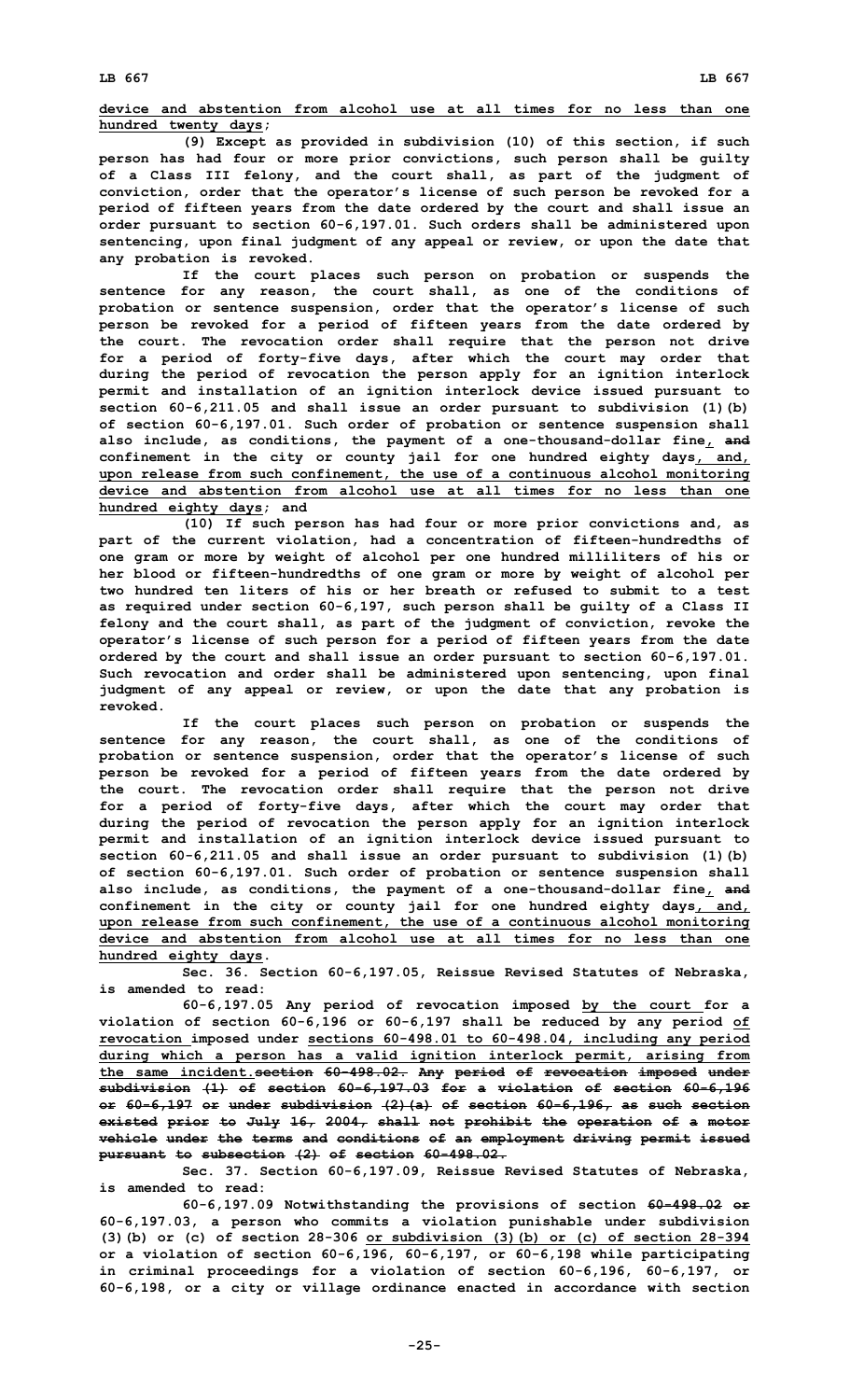**60-6,196 or 60-6,197, or <sup>a</sup> law of another state if, at the time of the violation under the law of such other state, the offense for which the person was charged would have been <sup>a</sup> violation of section 60-6,197, shall not be eligible to receive <sup>a</sup> sentence of probation, or <sup>a</sup> suspended sentence, or an employment driving permit authorized under subsection (2) of section 60-498.02 for either violation committed in this state.**

**Sec. 38. The Department of Motor Vehicles shall conduct an ongoing public education campaign to inform the residents of this state about the dangers and consequences of driving under the influence of alcohol or drugs in this state. Information shall include, but not be limited to, the criminal and administrative penalties for driving under the influence, any related laws, rules, instructions, and any explanatory matter. The department shall use its best efforts to utilize all available opportunities for making public service announcements on television and radio broadcasts for the public education campaign and to obtain and utilize federal funds for highway safety and other grants in conducting the public education campaign. The information may be included in publications containing information related to other motor vehicle laws and shall be given wide distribution by the department.**

**Sec. 39. Section 60-6,198, Reissue Revised Statutes of Nebraska, is amended to read:**

**60-6,198 (1) Any person who, while operating <sup>a</sup> motor vehicle in violation of section 60-6,196 or 60-6,197, proximately causes serious bodily injury to another person or an unborn child of <sup>a</sup> pregnant woman shall be guilty of <sup>a</sup> Class IIIA felony and the court shall, as part of the judgment of conviction, order the person not to drive any motor vehicle for any purpose for <sup>a</sup> period of at least sixty days and not more than fifteen years from the date ordered by the court and shall order that the operator's license of such person be revoked for the same period.**

**(2) For purposes of this section, serious bodily injury shall mean bodily injury which involves <sup>a</sup> substantial risk of death, <sup>a</sup> substantial risk of serious permanent disfigurement, or <sup>a</sup> temporary or protracted loss or impairment of the function of any part or organ of the body.**

**(3) For purposes of this section, unborn child shall have the same meaning as in section 28-396.**

**(4) The crime punishable under this section shall be treated as <sup>a</sup> separate and distinct offense from any other offense arising out of acts alleged to have been committed while the person was in violation of this section.**

**Sec. 40. Section 60-6,211.05, Reissue Revised Statutes of Nebraska, is amended to read:**

**60-6,211.05 (1)(a) (1) If an order is granted under section 60-6,196 or 60-6,197, as such sections existed prior to July 16, 2004, or section 60-6,196 or 60-6,197 and sections 60-6,197.02 and 60-6,197.03, as such sections existed on or after July 16, 2004, the court may order that the defendant install an ignition interlock device of <sup>a</sup> type approved by the Director of Motor Vehicles on each motor vehicle operated by the defendant during the period of probation. revocation. Upon sufficient evidence of installation, the defendant may apply to the director for an ignition interlock permit pursuant to section 60-4,118.06. The device shall, without tampering or the intervention of another person, prevent the defendant from operating the motor vehicle when the defendant has an alcohol concentration greater than three-hundredths of one gram or more by weight of alcohol per one hundred milliliters of his or her blood or three-hundredths of one gram or more by weight of alcohol per two hundred ten liters of his or her breath. The Department of Motor Vehicles shall issue an ignition interlock permit to the defendant under section 60-4,118.06 only upon sufficient proof that <sup>a</sup> defendant has installed an ignition interlock device on any motor vehicle that the defendant will operate during his or her release.**

**(b) If the court orders an ignition interlock permit and installation of an ignition interlock device as part of the judgment of conviction pursuant to section 60-6,197.03, the device shall be of <sup>a</sup> type approved by the director and shall be installed on each motor vehicle operated by the defendant. The device shall, without tampering or the intervention of another person, prevent the defendant from operating the motor vehicle when the defendant has an alcohol concentration greater than three-hundredths of one gram or more by weight of alcohol per one hundred milliliters of his or her blood or three-hundredths of one gram or more by weight of alcohol per two hundred ten liters of his or her breath.**

**(2) If the court orders installation of an ignition interlock device and issuance of an ignition interlock permit pursuant to subsection (1) of this section, the court may also order the use of <sup>a</sup> continuous alcohol monitoring device and abstention from alcohol use at all times. The device**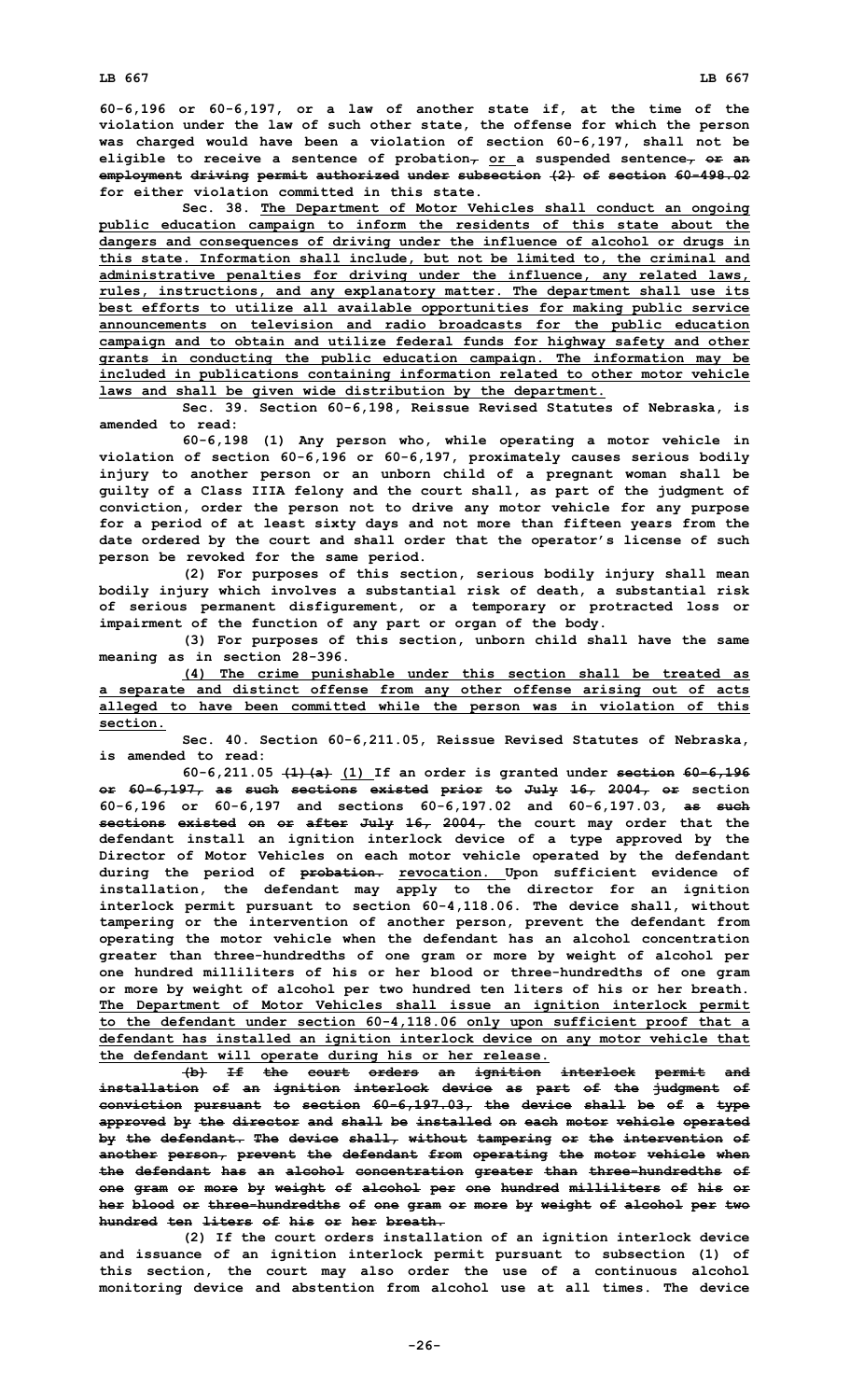**shall, without tampering or the intervention of another person, test and record the alcohol consumption level of the defendant on <sup>a</sup> periodic basis and transmit such information to probation authorities.**

**(3) Any order issued by the court pursuant to this section shall not take effect until the defendant is eligible to operate <sup>a</sup> motor vehicle pursuant to subsection (3) (8) of section 60-498.02. 60-498.01. <sup>A</sup> person shall be eligible to be issued an ignition interlock permit allowing operation of <sup>a</sup> motor vehicle equipped with an ignition interlock device if he or she is not subject to any other suspension, cancellation, required no-driving period, or period of revocation and has successfully completed the ignition interlock permit application process. The Department of Motor Vehicles shall review its records and the driving record abstract of any person who applies for an ignition interlock permit allowing operation of <sup>a</sup> motor vehicle equipped with an ignition interlock device to determine (a) the applicant's eligibility for an ignition interlock permit, (b) the applicant's previous convictions under section 60-6,196, 60-6,197, or 60-6,197.06 or any previous administrative license revocation, if any, (c) if the applicant is subject to any required no-drive periods before the ignition interlock permit may be issued, and (d) the permitted driving uses to be allowed to that person on his or her ignition interlock permit.**

**(4)(a) If the court orders an ignition interlock device or the Board of Pardons orders an ignition interlock device under section 83-1,127.02, the court or the Board of Pardons shall order the defendant to apply for an ignition interlock permit as provided in section 60-4,118.06 which indicates that the defendant is only allowed to operate <sup>a</sup> motor vehicle equipped with an ignition interlock device.**

**(b) Such court order shall remain in effect for <sup>a</sup> period of time as determined by the court not to exceed the maximum term of revocation which the court could have imposed according to the nature of the violation and shall allow operation by the defendant of an ignition-interlock-equipped motor vehicle only to and (i) if the defendant has no previous conviction under section 60-6,196, 60-6,197, or 60-6,197.06 and no previous administrative license revocation, to and from the defendant's his or her residence, the defendant's place of for purposes of his or her employment, the defendant's his or her school, an alcohol <sup>a</sup> substance abuse treatment program, his or her probation officer, his or her continuing health care or the continuing health care of another person who is dependent upon the person, his or her court-ordered community service responsibilities, or an ignition interlock service facility or (ii) if the defendant has <sup>a</sup> previous conviction under section 60-6,196, 60-6,197, or 60-6,197.06 or <sup>a</sup> previous administrative license revocation, to and from his or her residence for purposes of his or her employment, his or her school, or <sup>a</sup> substance abuse treatment program.**

**(c) Such Board of Pardons order shall remain in effect for <sup>a</sup> period of time not to exceed any period of revocation the applicant is subject to at the time the application for <sup>a</sup> reprieve is made.**

**(5) <sup>A</sup> person who tampers with or circumvents an ignition interlock device installed under <sup>a</sup> court order while the order is in effect, who operates <sup>a</sup> motor vehicle which is not equipped with an ignition interlock device in violation of <sup>a</sup> court order made pursuant to this section, or who otherwise operates <sup>a</sup> motor vehicle equipped with an ignition interlock device in violation of the requirements of the court order under which the device was installed shall be guilty of <sup>a</sup> Class II misdemeanor.**

**(6) (5) Any person restricted to operating <sup>a</sup> motor vehicle equipped with an ignition interlock device, pursuant to <sup>a</sup> Board of Pardons order, who operates upon the highways of this state <sup>a</sup> motor vehicle without such device or if the device has been disabled, bypassed, or altered in any way, shall be punished as provided in subsection (3) of section 83-1,127.02.**

**(7) (6) If <sup>a</sup> person ordered to use <sup>a</sup> continuous alcohol monitoring device and abstain from alcohol use pursuant to <sup>a</sup> court order as provided in subsection (2) of this section violates the provisions of such court order by removing, tampering with, or otherwise bypassing the continuous alcohol monitoring device or by consuming alcohol while required to use such device, he or she shall have his or her ignition interlock permit revoked and be unable to apply for reinstatement for the duration of the revocation period imposed by the court.**

**(8) (7) The director shall adopt and promulgate rules and regulations regarding the approval of ignition interlock devices, the means of installing ignition interlock devices, and the means of administering the ignition interlock permit program.**

**(9) (8)(a) The costs incurred in order to comply with the ignition interlock requirements of this section shall be paid directly to the ignition interlock provider by the person complying with an order for an ignition**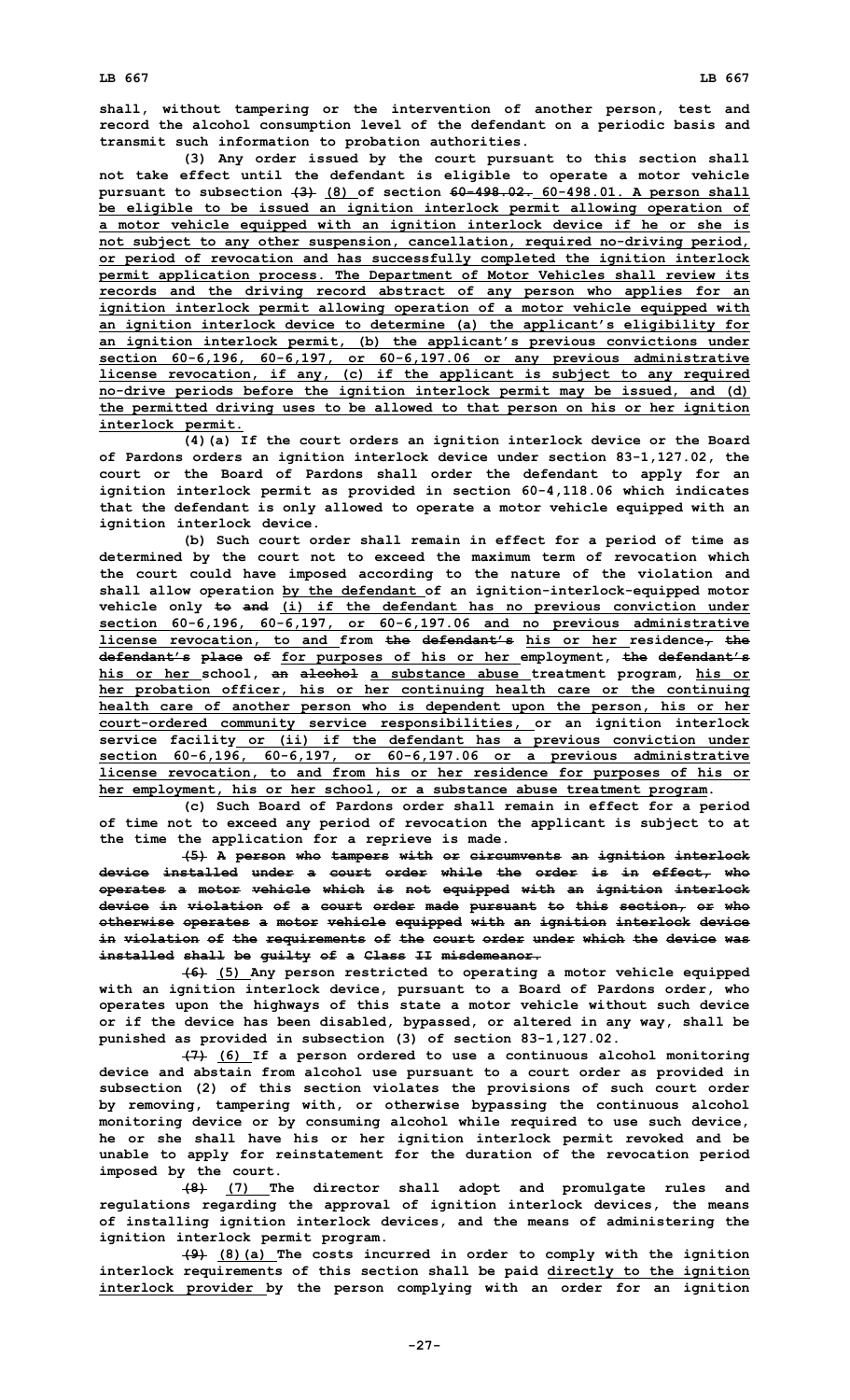**interlock permit and installation of an ignition interlock device. unless**

**(b) If the Department of Motor Vehicles has determined the person to be indigent and incapable of paying for the cost of installation, removal, or maintenance of the ignition interlock device in accordance with this section, such costs shall be paid out of the Department of Motor Vehicles Ignition Interlock Fund if such funds are available, according to rules and regulations adopted and promulgated by the department. Such costs shall also be paid out of the Department of Motor Vehicles Ignition Interlock Fund if such funds are available and if the court or the Board of Pardons, whichever is applicable, has determined the person to be indigent and incapable of paying for the cost of installation, removal, or maintenance of the ignition interlock device in accordance with this subsection. section. The Department of Motor Vehicles Ignition Interlock Fund is created. Any money in the fund available for investment shall be invested by the state investment officer pursuant to the Nebraska Capital Expansion Act and the Nebraska State Funds Investment Act.**

**(10)(a) (9)(a)(i) An ignition interlock service facility shall notify the appropriate district probation office, if the order is made pursuant to subdivision (1)(a) of this section, or notify or the appropriate court, as applicable, if the order is made pursuant to subdivision (1)(b) of this section, of any evidence of tampering with or circumvention of an ignition interlock device, or any attempts to do so, when the facility becomes aware of such evidence. Failure of the facility to provide notification as provided in this subdivision is <sup>a</sup> Class V misdemeanor.**

**(ii) An ignition interlock service facility shall notify the Department of Motor Vehicles, if the ignition interlock permit is issued pursuant to sections 60-498.01 to 60-498.04, of any evidence of tampering with or circumvention of an ignition interlock device, or any attempts to do so, when the facility becomes aware of such evidence. Failure of the facility to provide notification as provided in this subdivision is <sup>a</sup> Class V misdemeanor.**

**(b) If <sup>a</sup> district probation office receives evidence of tampering with or circumvention of an ignition interlock device, or any attempts to do so, from an ignition interlock service facility, the district probation office shall notify the appropriate court of such violation. The court shall immediately schedule an evidentiary hearing to be held within fourteen days after receiving such evidence, either from the district probation office or an ignition interlock service facility, and the court shall cause notice of the hearing to be given to the person operating <sup>a</sup> motor vehicle pursuant to an order under subsection (1) of this section. If the person who is the subject of such evidence does not appear at the hearing and show cause why the order made pursuant to subsection (1) of this section should remain in effect, the court shall rescind the original order. Nothing in this subsection shall apply to an order made by the Board of Pardons pursuant to section 83-1,127.02.**

**(11) Notwithstanding any other provision of law, the costs associated with the installation, maintenance, and removal of <sup>a</sup> court-ordered ignition interlock device by the Office of Probation Administration shall not be construed so as to create an order of probation when an order for the installation of an ignition interlock device and ignition interlock permit was made pursuant to subdivision (1)(b) of this section as part of <sup>a</sup> conviction.**

**(10) Notwithstanding any other provision of law, the issuance of an ignition interlock permit by the Department of Motor Vehicles under section 60-498.01 or an order for the installation of an ignition interlock device and ignition interlock permit made pursuant to subsection (1) of this section as part of <sup>a</sup> conviction, as well as the administration of such court order by the Office of Probation Administration for the installation, maintenance, and removal of such device, as applicable, shall not be construed to create an order of probation when an order of probation has not been issued.**

**Sec. 41. (1) Any person who tampers with or circumvents an ignition interlock device installed under <sup>a</sup> court order or Department of Motor Vehicles order while the order is in effect or who operates <sup>a</sup> motor vehicle which is not equipped with an ignition interlock device in violation of <sup>a</sup> court order or Department of Motor Vehicles order shall be guilty of <sup>a</sup> Class IV felony.**

**(2) Any person who otherwise operates <sup>a</sup> motor vehicle equipped with an ignition interlock device in violation of the requirements of the court order or Department of Motor Vehicles order under which the device was installed shall be guilty of <sup>a</sup> Class III misdemeanor.**

**Sec. 42. This act becomes operative on January 1, 2012.**

**Sec. 43. Original sections 28-306, 28-394, 29-215, 29-1917, 37-1238.01, 37-1254.01, 37-1254.02, 37-1254.03, 37-1254.05, 37-1254.07, 37-1254.08, 37-1295, 53-180, 53-180.05, 60-497.01, 60-498.01, 60-498.02, 60-498.03, 60-498.04, 60-4,115, 60-4,118.06, 60-4,129, 60-4,164, 60-601, 60-6,197, 60-6,197.02, 60-6,197.03, 60-6,197.05, 60-6,197.09, 60-6,198, and 60-6,211.05, Reissue Revised Statutes of Nebraska, and sections 28-101,**